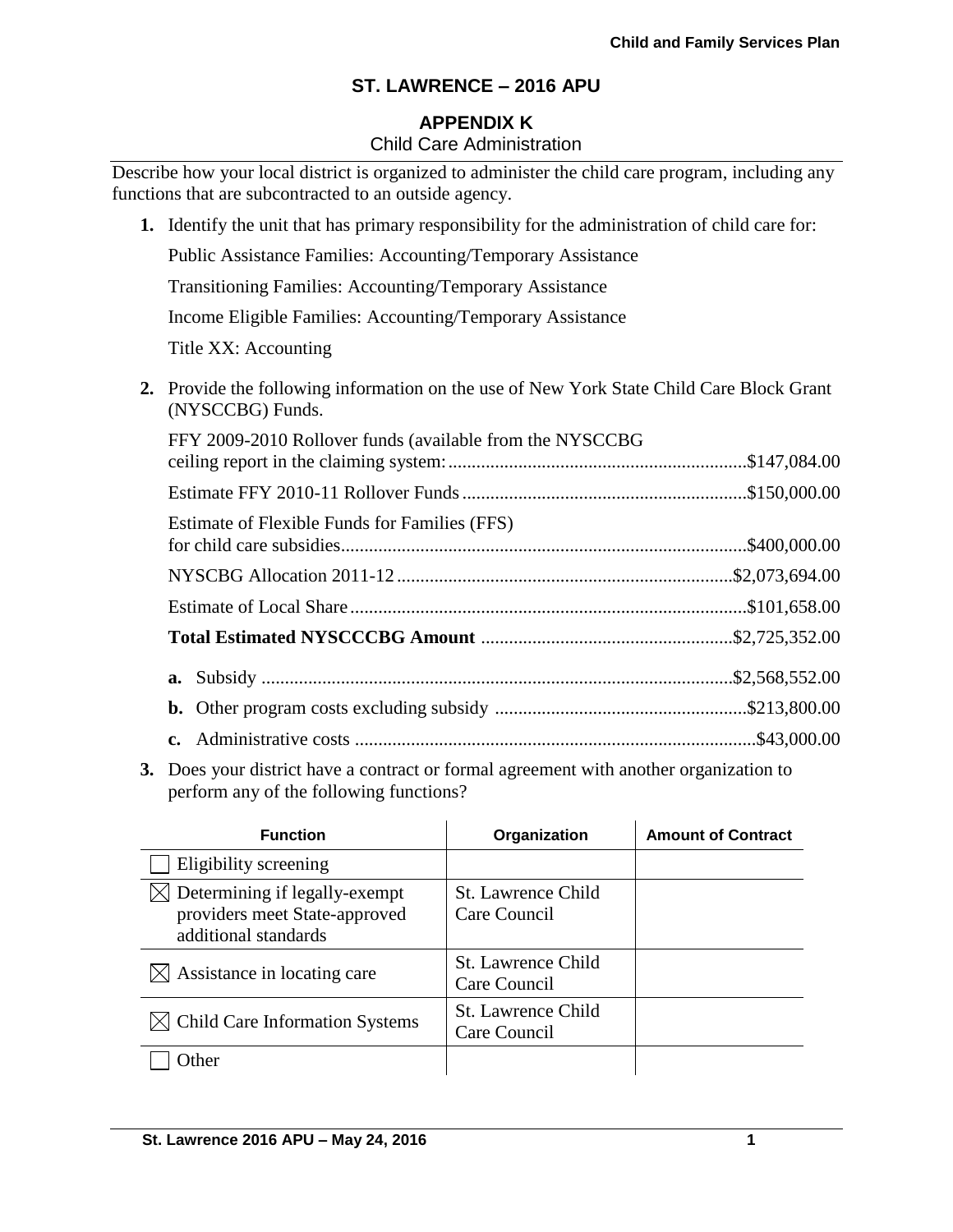# **APPENDIX L**

# Other Eligible Families if Funds are Available (Required)

Listed below are the optional categories of eligible families that your district can include as part of its County Plan. Select any categories your county wants to serve using the NYSCCBG funds and describe any limitations associated with the category.

| <b>Optional Categories</b>                                                                                                               | Option                              | <b>Limitations</b>                                                                                                                                         |
|------------------------------------------------------------------------------------------------------------------------------------------|-------------------------------------|------------------------------------------------------------------------------------------------------------------------------------------------------------|
| 1. Public Assistance (PA) families participating in an<br>approved activity in addition to their required<br>work activity.              | $\boxtimes$ Yes<br>N <sub>o</sub>   |                                                                                                                                                            |
| 2. PA families or families with income up to 200% of<br>the State Income Standard when the caretaker is:                                 |                                     |                                                                                                                                                            |
| a) participating in an approved substance abuse<br>treatment program                                                                     | $\boxtimes$ Yes<br>N <sub>o</sub>   | The emergency and need<br>for care must be reviewed<br>by the case<br>manager/supervisor.                                                                  |
| b) homeless                                                                                                                              | $\boxtimes$ Yes<br>N <sub>o</sub>   |                                                                                                                                                            |
| a victim of domestic violence<br>$\mathcal{C}$ )                                                                                         | $\times$ l Yes<br>N <sub>o</sub>    |                                                                                                                                                            |
| in an emergency situation of short duration<br>d)                                                                                        | $\boxtimes$ Yes<br>N <sub>o</sub>   |                                                                                                                                                            |
| 3. Families with an open child protective services<br>case when child care is needed to protect the child.                               | $\boxtimes$ Yes<br>N <sub>o</sub>   | Recommendations need to<br>be received from CPS<br>caseworkers and approved<br>by CPS supervisory staff<br>that care is necessary in<br>this circumstance. |
| 4. Families with income up to 200% of the State<br>Income Standard when child care services are<br>needed because the child's caretaker: |                                     |                                                                                                                                                            |
| a) is physically or mentally incapacitated                                                                                               | $\boxtimes$ Yes<br>N <sub>0</sub>   | With proper<br>documentation and at the<br>discretion of the case<br>manager/supervisor.                                                                   |
| b) has family duties away from home                                                                                                      | Yes<br>$\times$ l<br>N <sub>0</sub> | With proper<br>documentation and at the<br>discretion of the case<br>manager/supervisor.                                                                   |
| 5. Families with income up to 200% of the State<br>Income Standard when child care services are                                          | $\boxtimes$ Yes<br>No               | 5 hours per week, up to 6<br>months                                                                                                                        |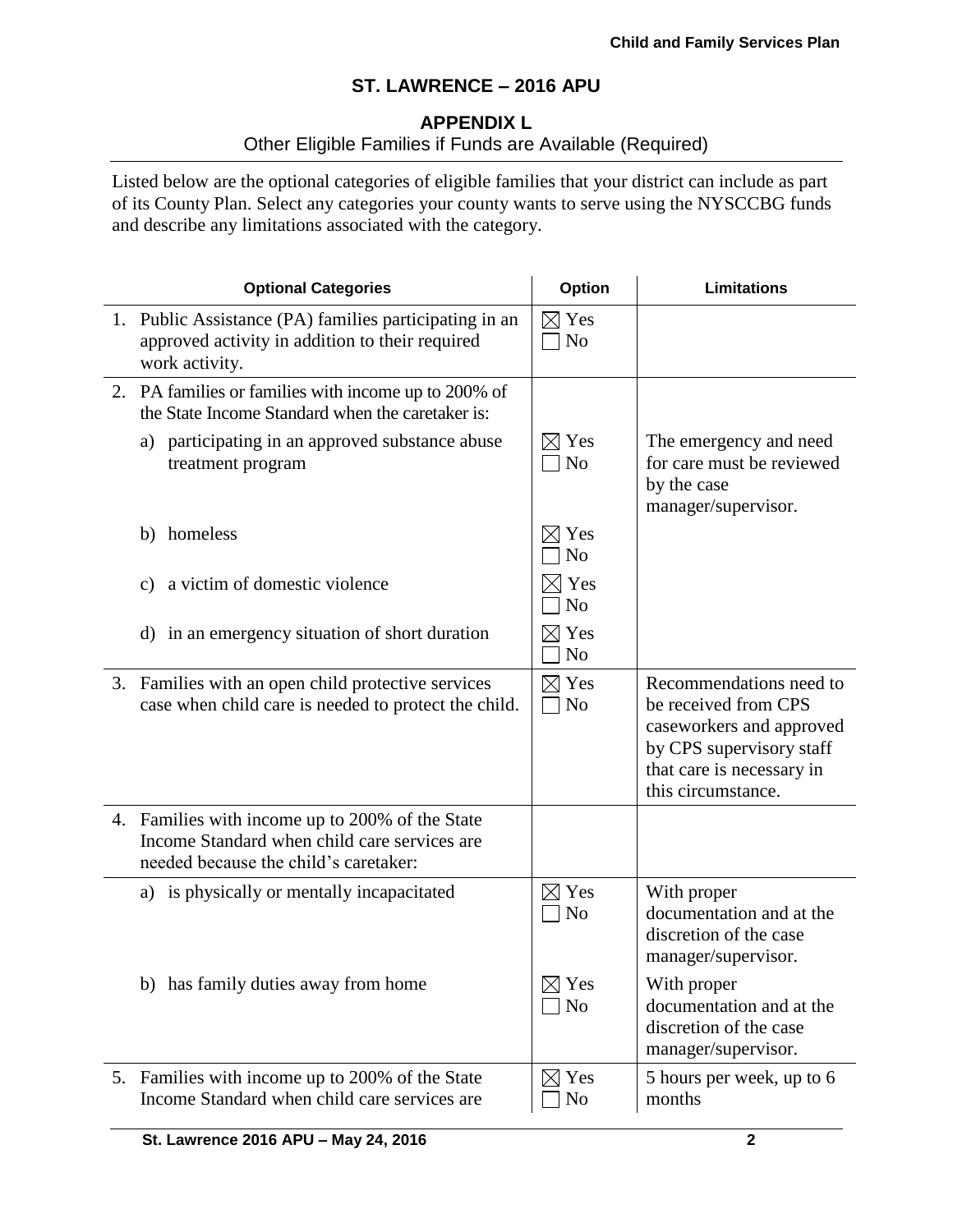|               | <b>Optional Categories</b>                                                                                                                                                                                                     | <b>Option</b>                     | <b>Limitations</b> |
|---------------|--------------------------------------------------------------------------------------------------------------------------------------------------------------------------------------------------------------------------------|-----------------------------------|--------------------|
|               | needed for the child's caretaker to actively seek<br>employment for a period up to six months.                                                                                                                                 |                                   |                    |
|               | 6. PA families where a sanctioned parent is<br>participating in unsubsidized employment, earning<br>wages at a level equal to or greater than the<br>minimum amount under law.                                                 | $\boxtimes$ Yes<br>N <sub>o</sub> |                    |
|               | 7. Families with income up to 200% of the State<br>Income Standard when child care services are<br>needed for the child's caretaker to participate in:                                                                         |                                   |                    |
| a)            | a public or private educational facility<br>providing a standard high school curriculum<br>offered by or approved by the local school<br>district                                                                              | $\boxtimes$ Yes<br>N <sub>o</sub> |                    |
| b)            | an education program that prepares an<br>individual to obtain a NYS High School<br>equivalency diploma                                                                                                                         | $\boxtimes$ Yes<br>N <sub>o</sub> |                    |
| $\mathbf{c})$ | a program providing basic remedial education<br>in the areas of reading, writing, mathematics,<br>and oral communications for individuals<br>functioning below the ninth month of the<br>eighth grade level                    | $\boxtimes$ Yes<br>N <sub>o</sub> |                    |
| d)            | a program providing literacy training designed<br>to help individuals improve their ability to read<br>and write                                                                                                               | $\boxtimes$ Yes<br>N <sub>o</sub> |                    |
| e)            | English as a second language (ESL) instructional<br>program designed to develop skills in listening,<br>speaking, reading, and writing the English<br>language for individuals whose primary language<br>is other than English | $\boxtimes$ Yes<br>N <sub>o</sub> |                    |
| f)            | a two-year full-time degree granting program<br>at a community college, a two-year college, or<br>an undergraduate college with a specific<br>vocational goal leading to an associate degree<br>or certificate of completion   | $\boxtimes$ Yes<br>N <sub>o</sub> |                    |
| g)            | a training program, which has a specific<br>occupational goal and is conducted by an<br>institution other than a college or university<br>that is licensed or approved by the State<br><b>Education Department</b>             | $\boxtimes$ Yes<br>N <sub>o</sub> |                    |
|               | h) a prevocational skill training program such as a<br>basic education and literacy training program                                                                                                                           | $\boxtimes$ Yes<br>No             |                    |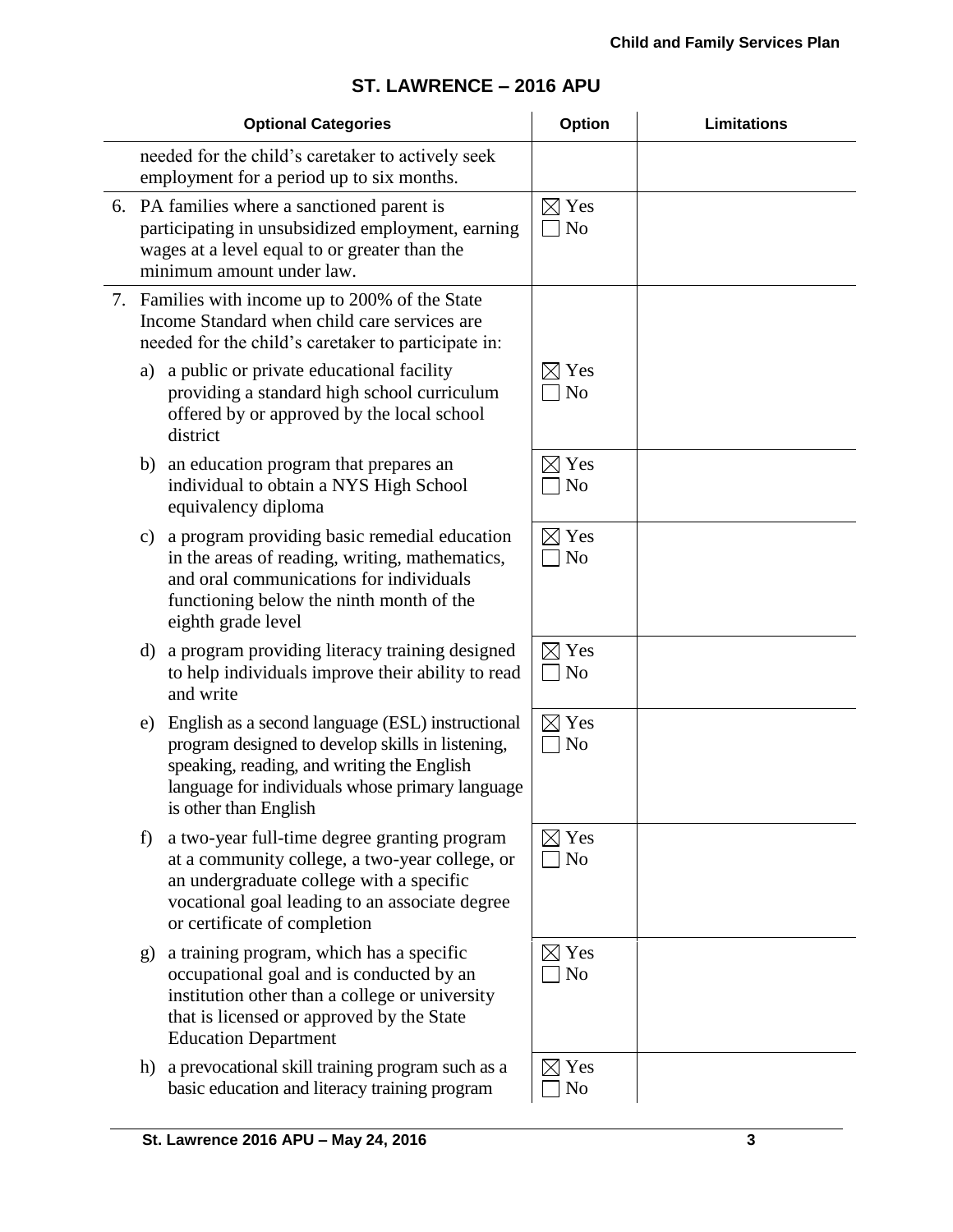#### **Optional Categories Option Limitations** i) a demonstration project designed for vocational training or other project approved by the Department of Labor **Note:** The parent/caretaker must complete the selected programs listed under number seven within 30 consecutive calendar months. The parent/caretaker cannot enroll in more than one program.  $\boxtimes$  Yes  $\Box$  No 8. PA recipients or low-income families with incomes up to 200% of the State Income Standard who are satisfactorily participating in a two-year program other than one with a specific vocational sequence (leading to an associate's degree or certificate of completion and that is reasonably expected to lead to an improvement in the parent/caretaker's earning capacity) as long as the parent(s) or caretaker is also working at least 17½ hours per week. The parent/caretaker must demonstrate his or her ability to successfully complete the course of study.  $\boxtimes$  Yes  $\Box$  No 9. PA recipients or low-income families with incomes up to 200% of the State Income Standard who are satisfactorily participating in a two-year college or university program (other than one with a specific vocational sequence) leading to an associate's degree or a certificate of completion that is reasonably expected to lead to an improvement in the parent/caretaker's earning capacity as long as the parent(s) or caretaker is also working at least 17½ hours per week. The parent/caretaker must demonstrate his or her ability to successfully complete the course of study.  $\boxtimes$  Yes  $\Box$  No 10. PA recipients or low-income families with incomes up to 200% of the State Income Standard who are satisfactorily participating in a four-year college or university program leading to a bachelor's degree and that is reasonably expected to lead to an improvement in the parent/caretaker's earning capacity as long as the parent(s) or caretaker is also working at least 17½ hours per week. The parent/caretaker must demonstrate his or her ability to successfully complete the course of study.  $\boxtimes$  Yes  $\Box$  No 11. Families with incomes up to the 200% of the State  $\Box$  Yes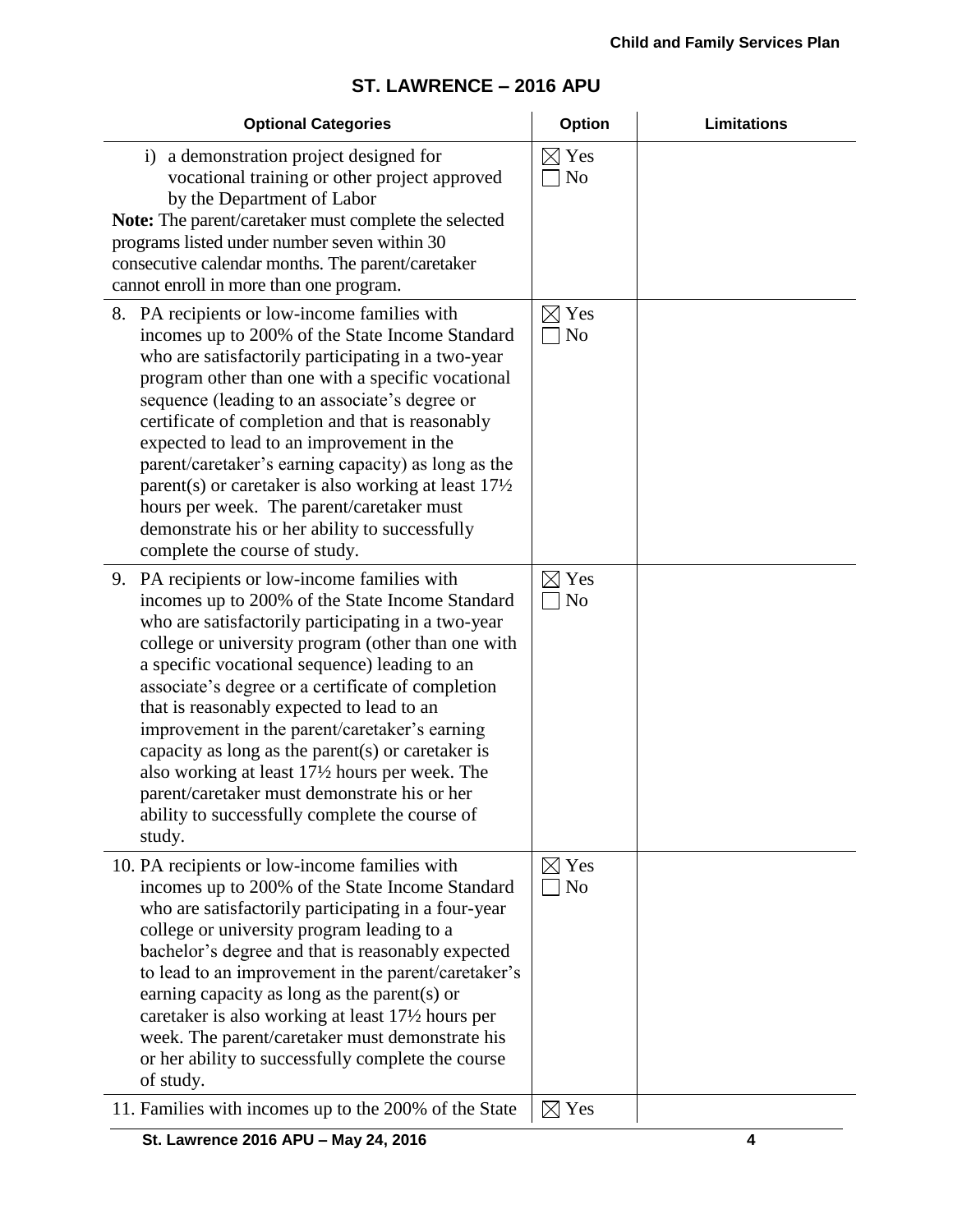| <b>Optional Categories</b>                                                                                                                                                                                                                                                                                                                                                                                                                                                                                                               | <b>Option</b>  | Limitations |
|------------------------------------------------------------------------------------------------------------------------------------------------------------------------------------------------------------------------------------------------------------------------------------------------------------------------------------------------------------------------------------------------------------------------------------------------------------------------------------------------------------------------------------------|----------------|-------------|
| Income Standard when child care services are<br>needed for the child's caretaker to participate in a<br>program to train workers in an employment field<br>that currently is or is likely to be in demand in the<br>future, if the caretaker documents that he or she is<br>a dislocated worker and is currently registered in<br>such a program, provided that child care services<br>are only used for the portion of the day the<br>caretaker is able to document is directly related to<br>the caretaker engaging in such a program. | N <sub>0</sub> |             |
|                                                                                                                                                                                                                                                                                                                                                                                                                                                                                                                                          |                |             |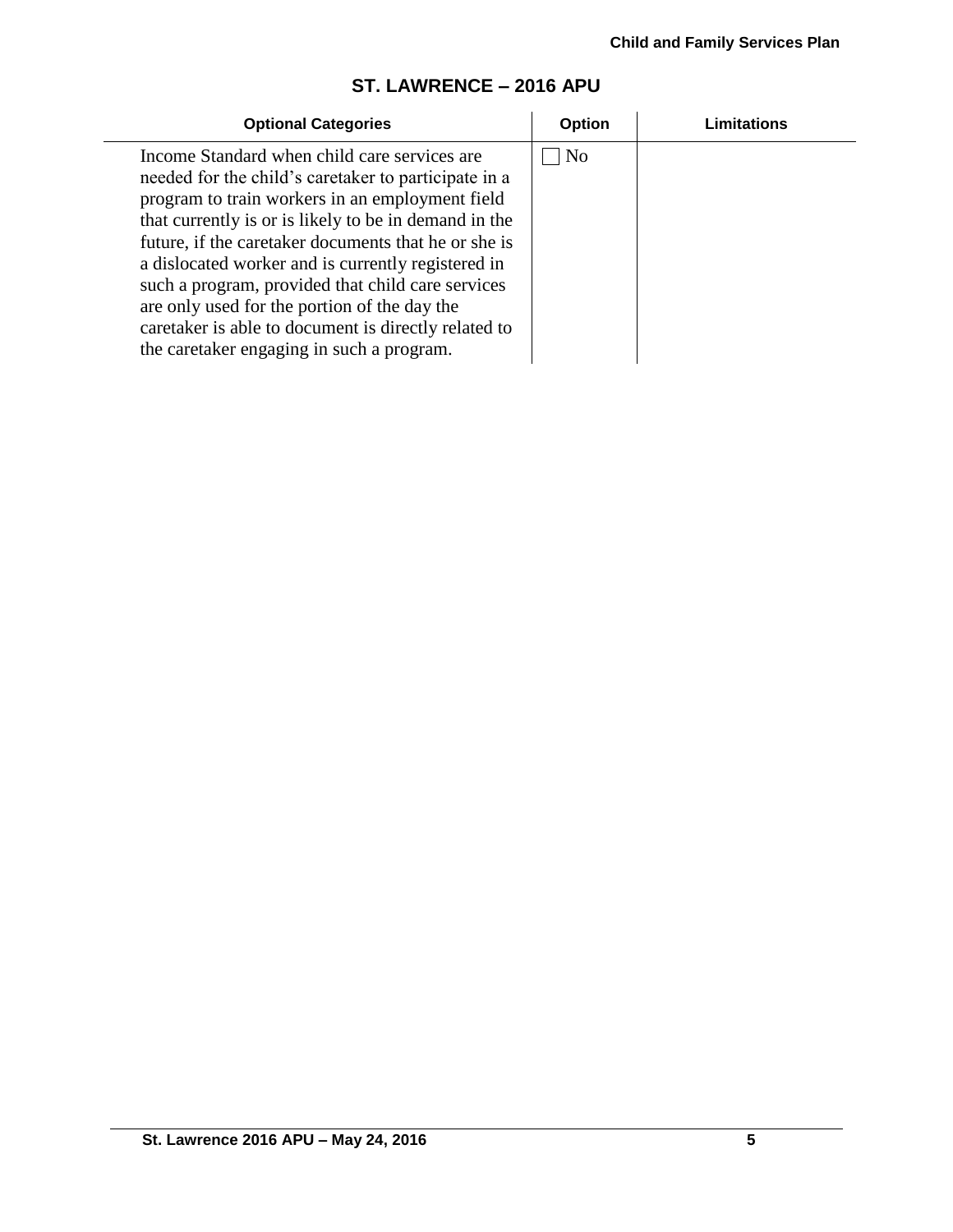## **APPENDIX M**

Reasonable Distance, Very Low Income, Family Share, Case Closing and Openings, Recertification Period, Fraud and Abuse Control Activities, Inspections (Required)

#### **Reasonable Distance**

Define "reasonable distance" based on community standards for determining accessible child care.

The following defines "reasonable distance": 20 miles

Describe any steps/consultations made to arrive at your definition: The distance is determined by the distance from child care to the activity. Extension to travel time is available with written request and verification of travel time.

#### **Very Low Income**

Define "very low income" as it is used in determining priorities for child care benefits.

**"**Very Low Income" is defined as 200% of the State Income Standard.

#### **Family Share**

"Family share" is the weekly amount paid towards the costs of the child care services by the child's parent or caretaker. In establishing family share, your district must select a percentage from 10% to 35% to use in calculating the family share. The weekly family share of child care costs is calculated by applying the family share percentage against the amount of the family's annual gross income that is in excess of the State Income Standard divided by 52.

Family Share Percentage selected by the county 25%.

**Note:** The percentage selected here must match the percentage selected in Title XX Program Matrix in WMS.

#### **Case Closings**

The district must describe below how priority is given to federally mandated priorities and describe local priorities. If all NYSCCBG funds are committed, the district will discontinue funding to those families that have lower priorities in order to serve families with higher priorities. Describe below how districts will select cases to be closed in the event that there are insufficient or no funds available.

- **1.** Identification of local priorities in addition to the required federal priorities (select one).
	- The district has identified local priorities in addition to the required federal П. priorities (Complete Section 2)
	- The district has not identified local priorities in addition to the required federal  $\boxtimes$ priorities (Complete Section 3).
- **2.** Describe how priority is given to federally mandated priorities and describe local priorities. If all NYSCCBG funds are committed, the district will discontinue funding to those families that have lower priorities in order to serve families with higher priorities. Describe in the space below how the district will select cases to be closed in the event that there are insufficient or no funds available.
	- **a.** The district will select cases to be closed based ONLY on income.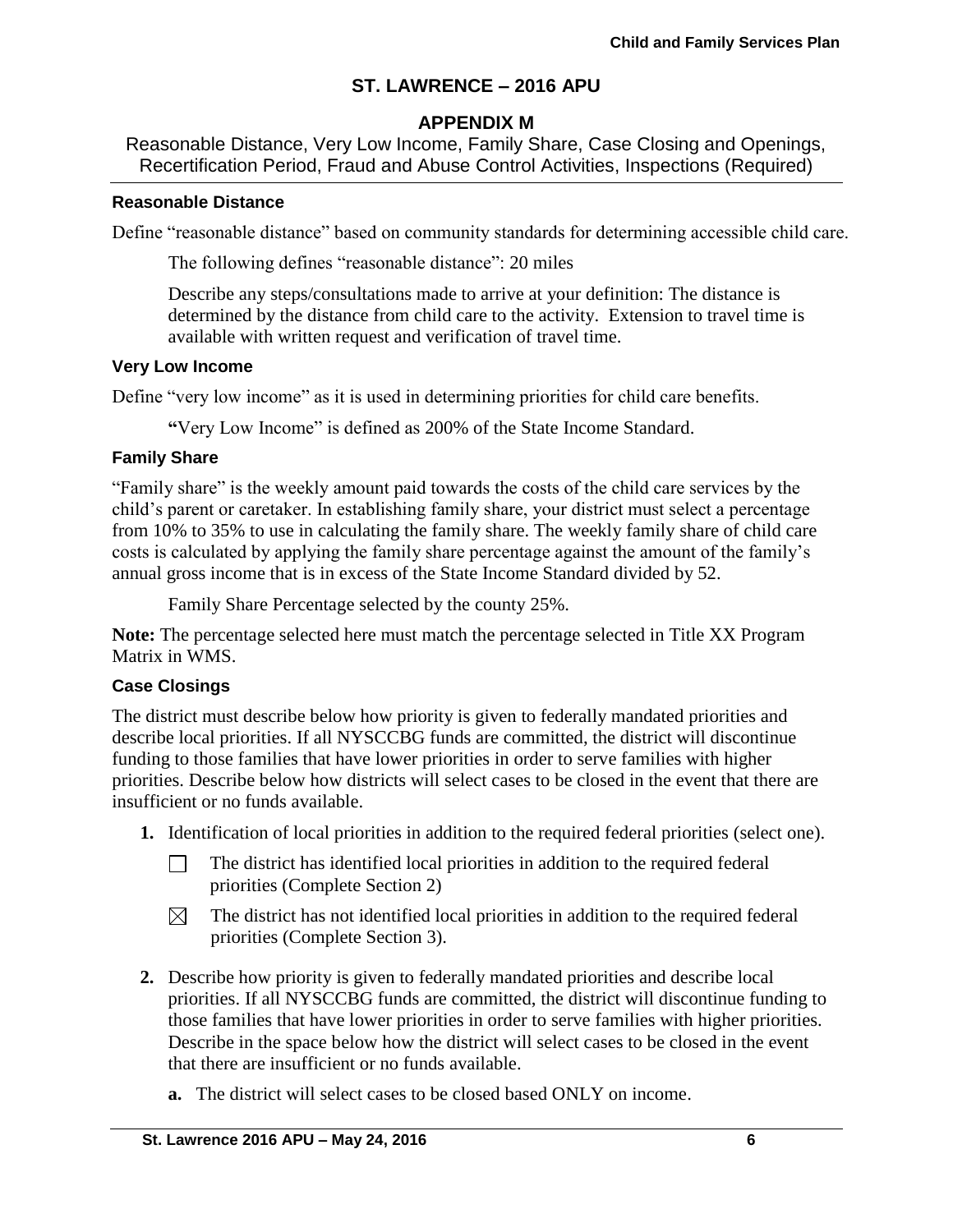|    |    | <b>SI. LAWRENCE – 2016 APU</b>                                                                                                                                                                                                                                                                                                                                                                                       |
|----|----|----------------------------------------------------------------------------------------------------------------------------------------------------------------------------------------------------------------------------------------------------------------------------------------------------------------------------------------------------------------------------------------------------------------------|
|    |    | No.                                                                                                                                                                                                                                                                                                                                                                                                                  |
|    |    | Yes. Check 1 or 2 below.                                                                                                                                                                                                                                                                                                                                                                                             |
|    |    | 1) The district will close cases from the highest income<br>to lowest income.                                                                                                                                                                                                                                                                                                                                        |
|    |    | $2)$ The district will close cases based on income bands. Describe the income<br>bands, beginning at 200% of the State Income Standard and ending at<br>100% of the State Income Standard:                                                                                                                                                                                                                           |
|    | b. | The district will select cases to be closed based ONLY on categories of families.<br>$\Box$ No.                                                                                                                                                                                                                                                                                                                      |
|    |    | Yes. List the categories in the order that they will be closed, including the<br>optional categories selected in Appendix L:                                                                                                                                                                                                                                                                                         |
|    | c. | The district will select cases to be closed based on a combination of income and<br>family category.                                                                                                                                                                                                                                                                                                                 |
|    |    | No.                                                                                                                                                                                                                                                                                                                                                                                                                  |
|    |    | Yes. List the categories and income groupings in the order that they will be<br>closed:                                                                                                                                                                                                                                                                                                                              |
|    | d. | The district will select cases to be closed on a basis other than the options listed above.<br>No.                                                                                                                                                                                                                                                                                                                   |
|    |    | Yes. Describe how the district will select cases to be closed in the event that there<br>are insufficient funds to maintain the district's current case load:                                                                                                                                                                                                                                                        |
|    | e. | The last cases to be closed will be those that fall under federal priorities. Identify how<br>your district will prioritize federal priorities. Cases that are ranked 1 will be closed last.                                                                                                                                                                                                                         |
|    |    | $\Box$ Rank 1<br>Rank 2<br>Very low income                                                                                                                                                                                                                                                                                                                                                                           |
|    |    | Families that have a child with special needs<br>$\vert$ Rank 1<br>Rank 2                                                                                                                                                                                                                                                                                                                                            |
| 3. |    | If all NYSCCBG funds are committed, case closings for families that are not eligible<br>under a child care guarantee and are not a federally mandated priority must be based on<br>the length of time in receipt of services. The length of time used to close cases may be<br>based either on the shortest or longest time the family has received child care services,<br>but must be consistent for all families. |
|    |    | <b>a.</b> Identify how the district will prioritize federal priorities. Cases that are ranked 1 will<br>be closed last.                                                                                                                                                                                                                                                                                              |
|    |    | $\boxtimes$ Rank 1<br>Rank 2<br>Very low income                                                                                                                                                                                                                                                                                                                                                                      |
|    |    | Families that have a child with special needs<br>$\boxtimes$ Rank 2<br>Rank 1                                                                                                                                                                                                                                                                                                                                        |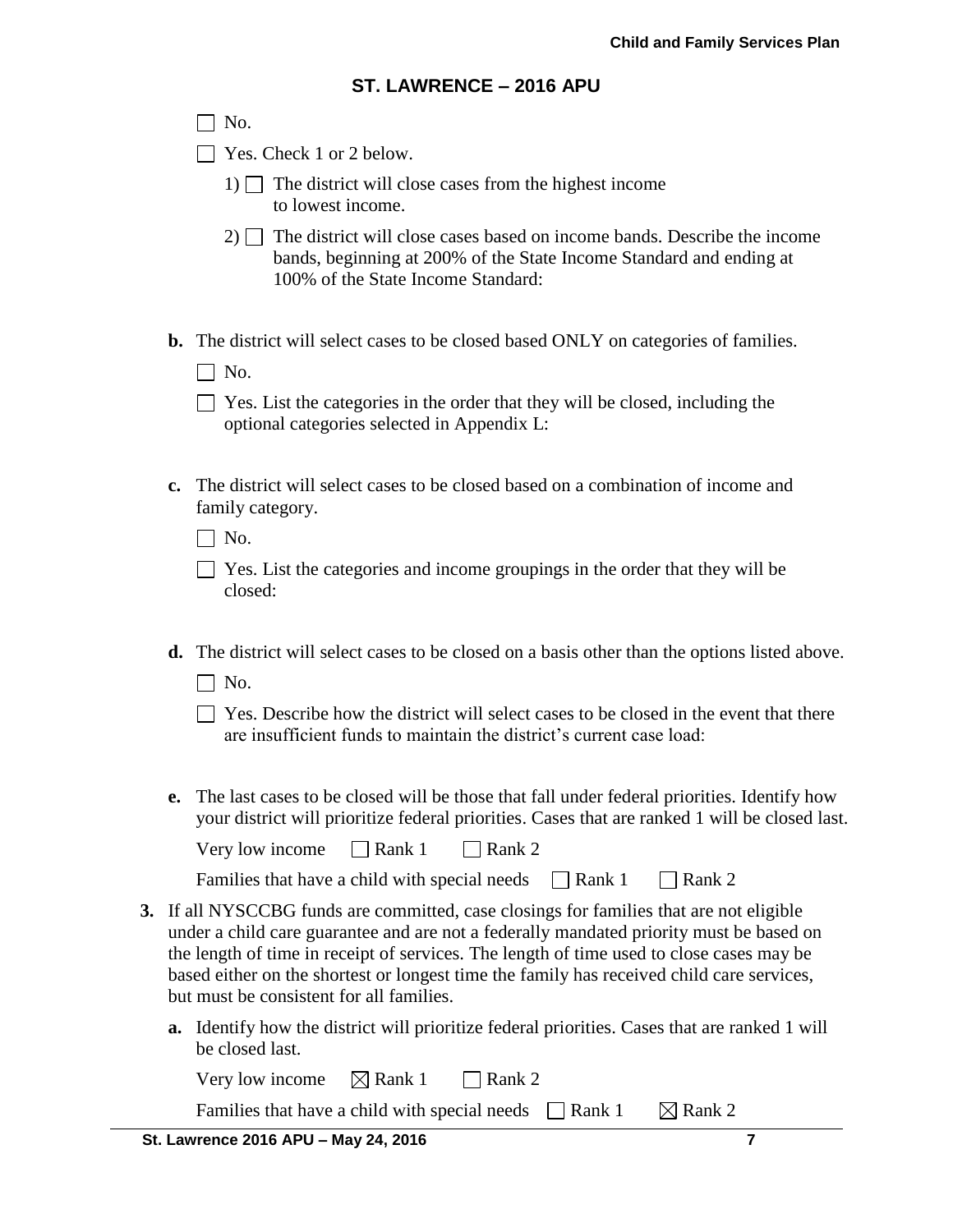**b.** The district will close cases based on the federal priorities and the amount of time the family has been receiving child care services.

 $\Box$  Shortest time receiving child care services

- $\boxtimes$  Longest time receiving child care services
- **4.** The district will establish a waiting list for families whose cases were closed because our county did not have sufficient funds to maintain our current caseload.

 $\boxtimes$  No.

Yes. Describe how these cases will be selected to be reopened if funds become available:

## **Case Openings**

Describe below how priority is given to federally mandated priorities and how the district will select cases to be opened in the event that insufficient funds are available.

**1.** The first cases to be opened will be those that fall under the federal priorities.

Identify how your district will prioritize federal priorities. Cases that are ranked 1 will be opened first.

Very low income  $\boxtimes$  Rank 1  $\Box$  Rank 2

Families that have a child with special needs  $\Box$  Rank 1  $\Box$  Rank 2

- **2.** The district will select cases to be opened based ONLY on income.
	- $\Box$  No.
	- $\boxtimes$  Yes. Check 1 or 2 below.
		- 1)  $\boxtimes$  The district will open cases from the lowest income to highest income.
		- $2)$  The district will open cases based on income bands. Describe the income bands, beginning at 200% of the State Income Standard and ending at 100% of the State Income Standard:
- **3.** The district will select cases to be opened based ONLY on category.

 $\boxtimes$  No.

| $\Box$ Yes. List the categories in the order that they will be opened, including the optional |  |  |
|-----------------------------------------------------------------------------------------------|--|--|
| categories selected in Appendix L:                                                            |  |  |

**4.** The district will select cases to be opened based on a combination of income and category of family.

 $\boxtimes$  No.

 $\Box$  Yes. List the categories and income groupings in the order that they will be opened: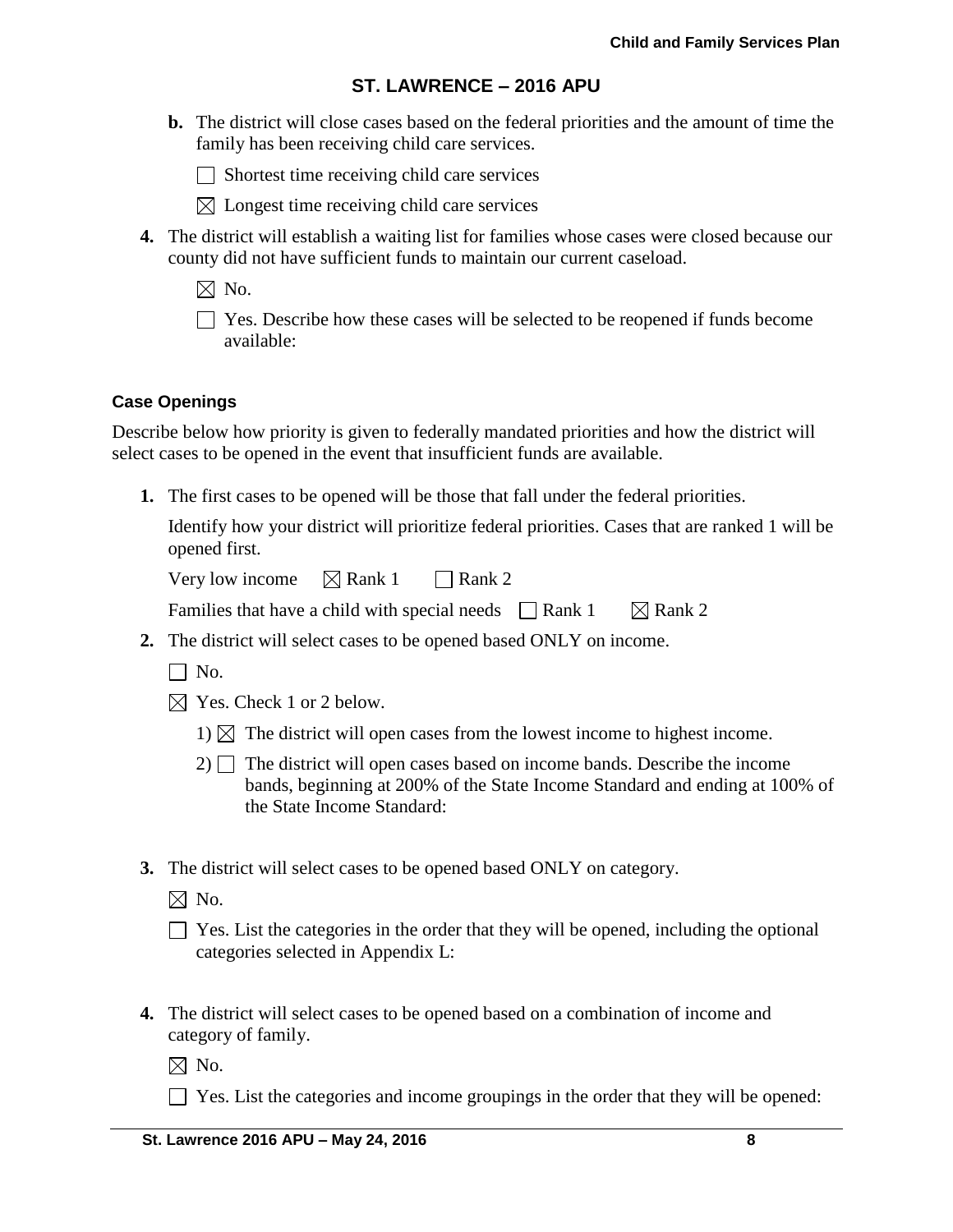**5.** The district selects cases to be opened on a basis other than the options listed above.

 $\boxtimes$  No.

- $\Box$  Yes. Describe how the district will select cases to be opened in the event that there are not sufficient funds to open all eligible families:
- **6.** The district will establish a waiting list when there are not sufficient funds to open all eligible cases.

 $\Box$  No.

 $\boxtimes$  Yes. Describe how these cases will be selected to be opened when funds become available:

# **Cases will be selected from lowest income to highest income.**

The district's recertification period is every  $\boxtimes$  six months  $\Box$  twelve months

## **Fraud and Abuse Control Activities**

Describe below the criteria the district will use to determine which child care subsidy applications suggest a higher than acceptable risk for fraudulent or erroneous child care subsidy payment in addition to procedures for referring such applications to the district's front-end detection system.

## **The district will use the FEDS Plan completed by Liz Thomas of the Fraud Unit.**

## **FEDS Indicators:**

- **1) Application is inconsistent with prior case information**
- **2) Prior history of denial, case closing or overpayment resulting from an investigation**
- **3) Landlord does not verify household composition or provides information inconsistent with application**
- **4) No absent parent information or information is inconsistent with application**
- **5) Child Care Provider lives in the same household as child**
- **6) Self-employment or paid off the books or odd jobs for cash.**

Describe the sampling methodology used to determine which cases will require verification of an applicant's or recipient's continued need for child care, including, as applicable, verification of participation in employment, education, or other required activities.

### **St. Lawrence County has a 6-month recertification process and looks at 100% of the low income cases and verifies the continued need for child care by obtaining pay stubs, statements from employers, and school schedules.**

Describe the sampling methodology used to determine which providers of subsidized child care services will be reviewed for the purpose of comparing the child care provider's attendance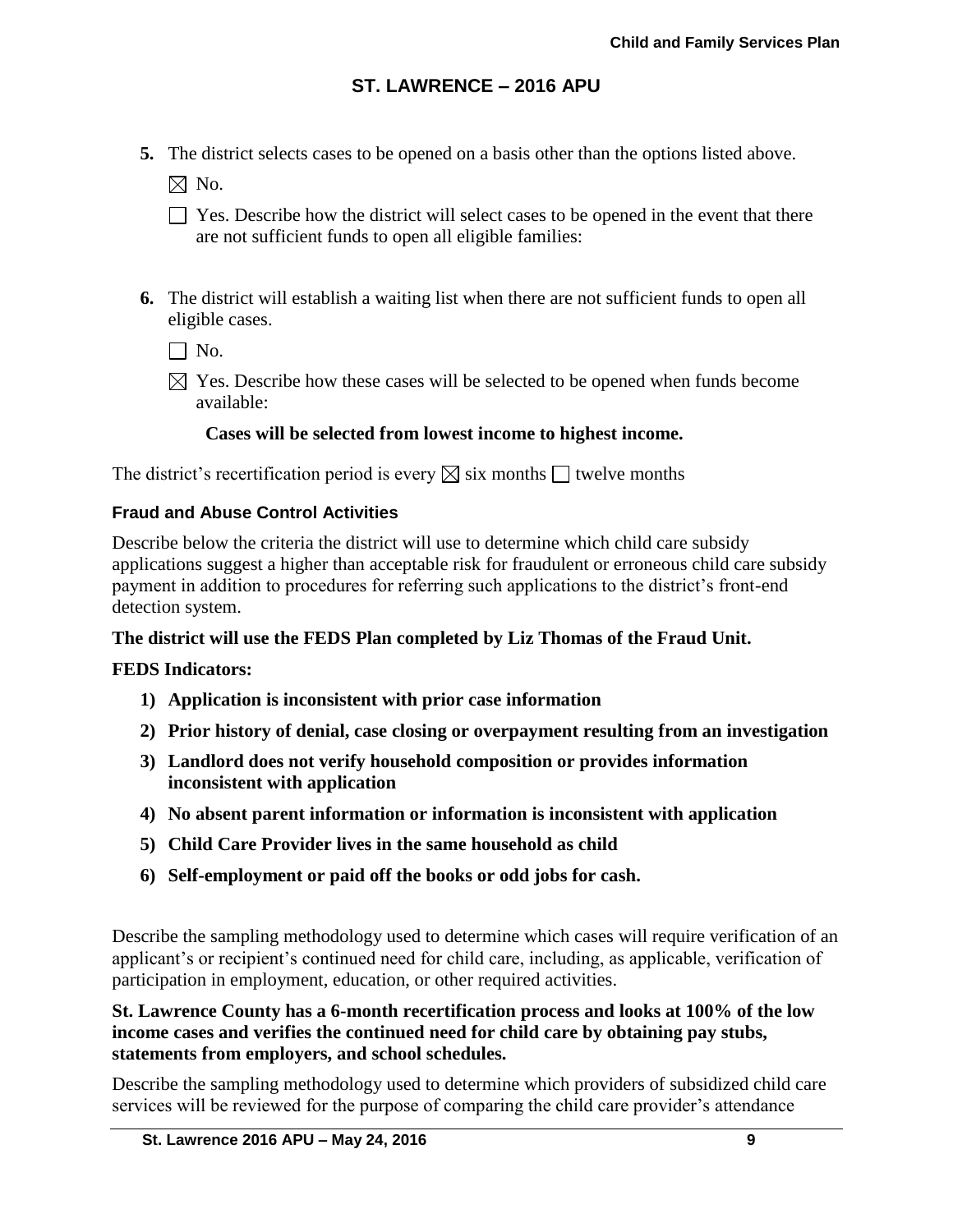forms for children receiving subsidized child care services with any Child and Adult Care Food Program inspection forms to verify that child care was actually provided on the days listed on the attendance forms.

**St. Lawrence County has child care providers that participate in CACFP (the actual number fluctuates as new providers participate and others leave CACFP). The Child Care Council has agreed to randomly select 4 providers per month; if the provider has previously been selected or does not care for subsidized children they will not be included in the sample. The Child Care Council will determine the last time a CACFP inspection was completed and the subsidized children seen at that inspection. The subsidized children's name will be compared with the subsidy attendance forms submitted by the provider, to the district, to verify that child care was actually provided on the days listed on the attendance forms. The council will give the results to the district. The district will follow up with any inconsistencies.**

#### **Inspections of Child Care Provider Records and Premises**

The district may choose to make announced or unannounced inspections of the records and premises of a provider/program that provides child care for subsidized children for the purpose of determining whether the child care provider is in compliance with applicable laws and regulations and any additional requirements imposed on such a provider by the social services district Per 18 NYCRR 415.4(h) (3). Does the district choose to make inspections of such child care providers/programs?

 $\boxtimes$  No.

 $\Box$  Yes. Provide the details of your inspections plan below.

A. The following *types* of subsidized child care providers/programs are subject to this requirement:

Legally-Exempt Child Care

In-Home; Family Child Care;

Group programs not operating under the auspices of another government agency

Group programs operating under the auspices of another government agency

Licensed or Registered

| Family Day Care; | Registered School Age Child Care |
|------------------|----------------------------------|
|                  |                                  |

| Group Family Day Care; Day Care Centers; Small Day Care |  |  |
|---------------------------------------------------------|--|--|
| Centers;                                                |  |  |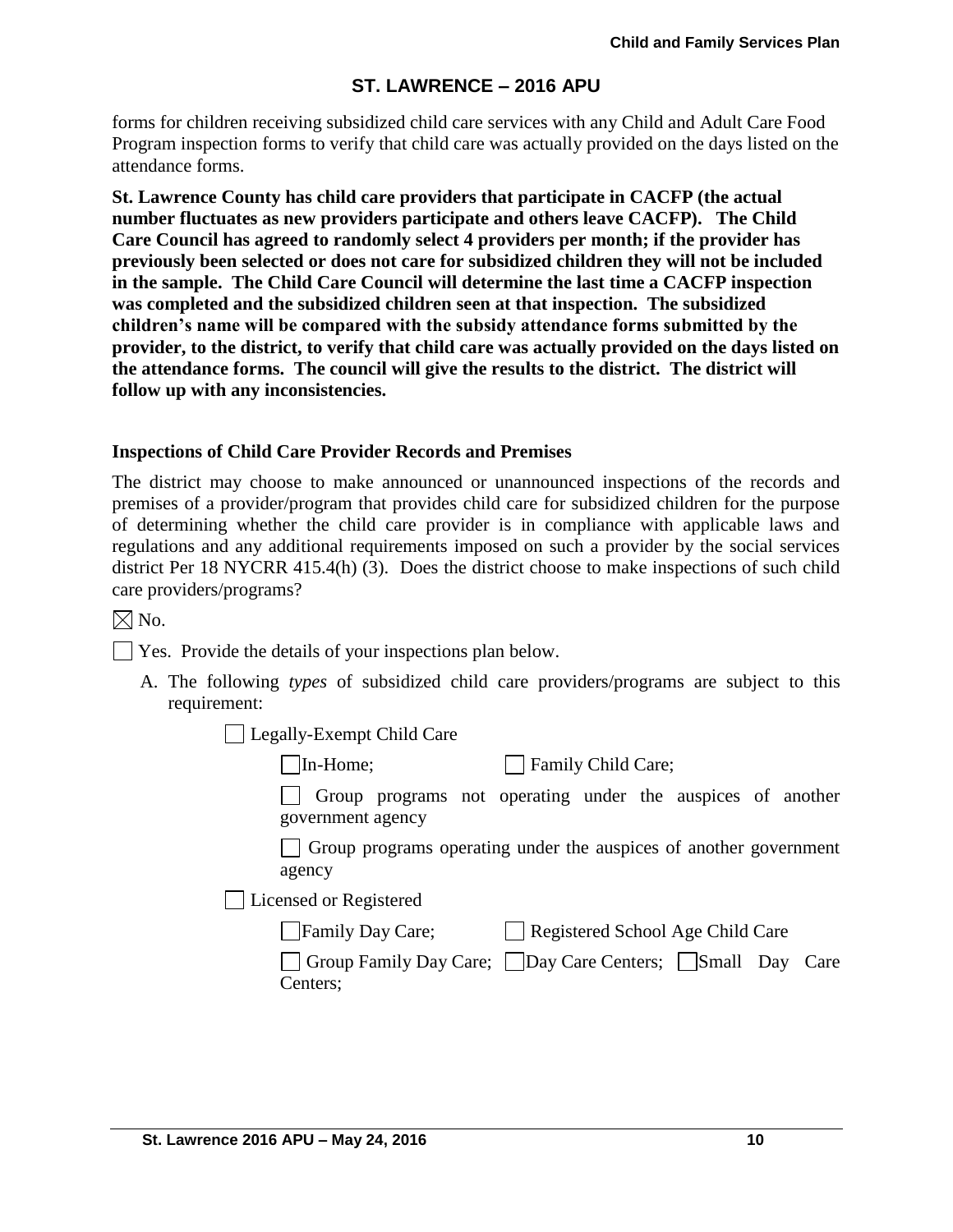# B. The district  $\Box$  does  $\overline{OR} \Box$  does not:

Reserve the right to make inspections *PRIOR to subsidized children receiving care* in a **home** where the inspection is for the purpose of determining whether the child care provider is in compliance with applicable laws and regulations and any additional requirements imposed on such a provider by the social services district.

C. The district will report violations of regulations as follows:

- Violations by a licensed or registered child care provider will be reported to the applicable Office of Children and Families (OCFS) Regional Office.
- Violations by an enrolled or enrolling legally-exempt child care provider will be reported to the applicable Enrollment Agency.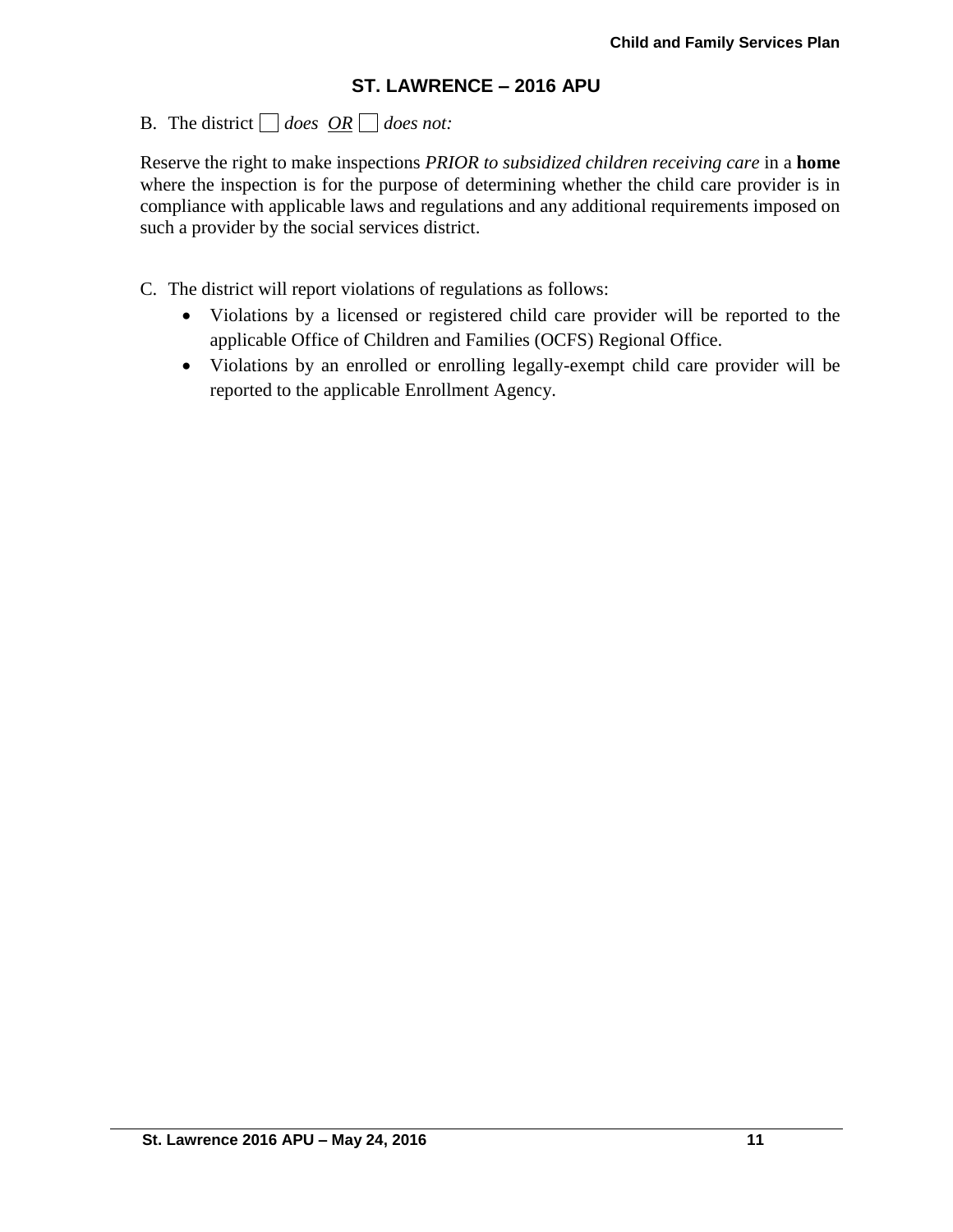# **APPENDIX N** District Options (Required)

Districts have some flexibility to administer their child care subsidy programs to meet local needs. Check which options that your district wishes to include in your county plan. Complete the attached appendices for any area(s) checked.

- **1.** The district has chosen to establish funding set-asides for NYSCCBG (complete) Appendix O).
- **2.**  $\Box$  The district is using Title XX funds for the provision of child care services (complete Appendix P).
- **3.**  $\Box$  The district has chosen to establish additional local standards for child care providers (complete Appendix Q).
- **4.**  $\boxtimes$  The district has chosen to make payments to child care providers for absences (complete Appendix R).
- **5.**  $\Box$  The district has chosen to make payments to child care providers for program closures (complete Appendix S).
- **6.**  $\Box$  The district has chosen to pay for transportation to and from a child care provider (complete Appendix T).
- **7.**  $\Box$  The district has chosen to pay up to 15% higher than the applicable market rates for regulated child care services that have been accredited by a nationally recognized child care organization (complete Appendix T).
- **8.**  $\Box$  The district has chosen to pay up to 15% higher than the applicable market rates for non-traditional hours (complete Appendix T).
- **9.** The district has chosen to pay up to 75% of the enhanced market rate for legallyexempt family and in-home child care providers who have completed 10 hours of training, which has been verified by the Legally-Exempt Caregiver Enrollment Agency (complete Appendix T).
- **10.**  $\boxtimes$  The district has chosen to pay for child care services while a caretaker who works the second or third shift sleeps (complete Appendix T).
- **11.**  $\boxtimes$  The district has chosen to make payments to child care providers who provide child care services, which exceed 24 consecutive hours (complete Appendix U).
- **12.**  $\boxtimes$  The district has chosen to include 18-, 19- or 20-year-olds in the Child Care Services Unit (complete Appendix U)
- 13. The district is seeking a waiver from one or more regulatory provisions. Such waivers are limited to those regulatory standards that are not specifically included in law (complete Appendix U).
- **14.** The district has chosen to pay for breaks in activity for low income families (non public assistance families). Complete Appendix U.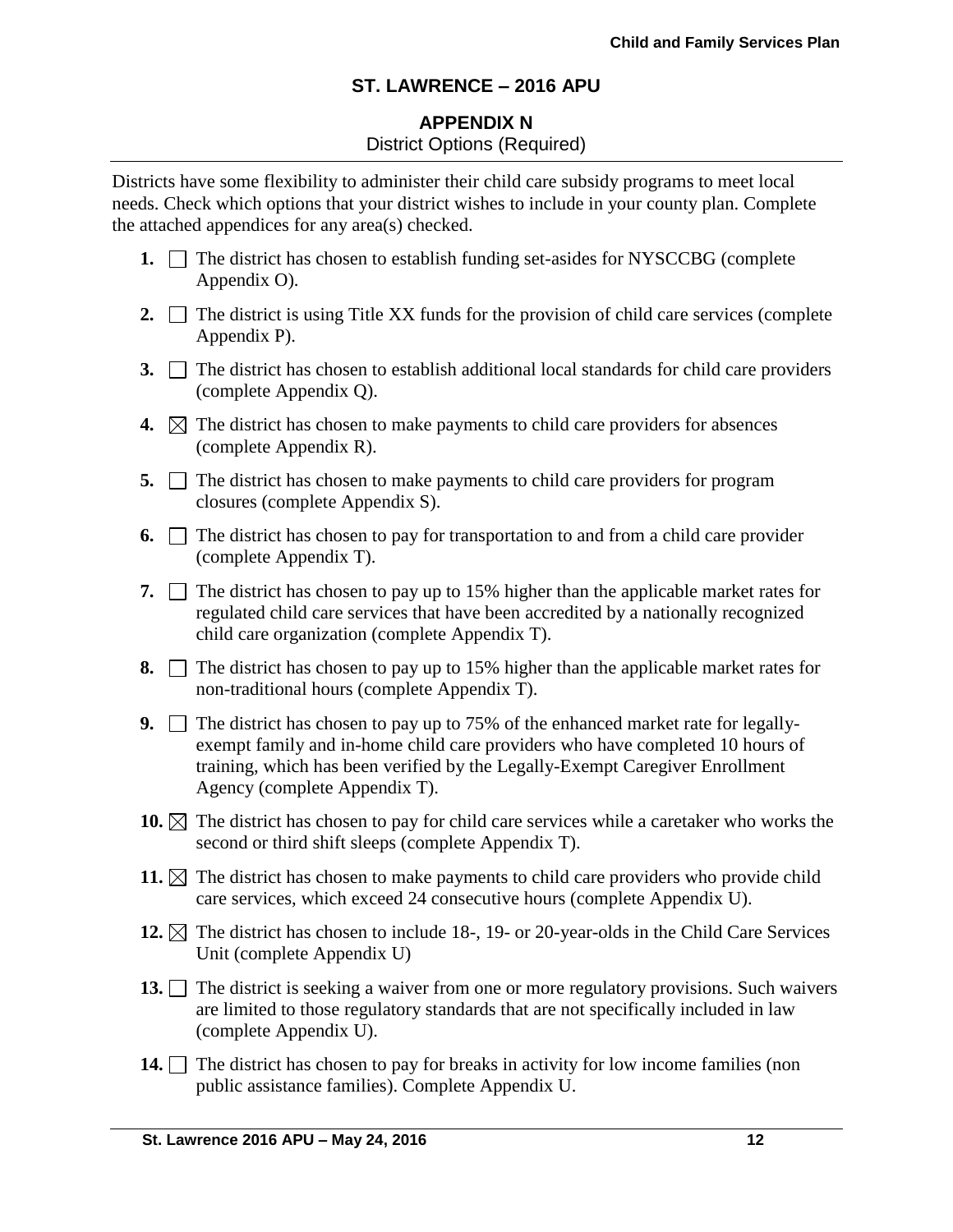**15.**  $\boxtimes$  The district has chosen to use local equivalent forms such as, but not limited to, child care application, client notification, and/or enrollment forms (attach copies of the local equivalent forms your district uses).

*Any previous approvals for local equivalent forms will not be carried forward into this county plan. Therefore, any local equivalent forms a district wishes to establish or renew must be included in this plan and will be subject to review and approval by OCFS.*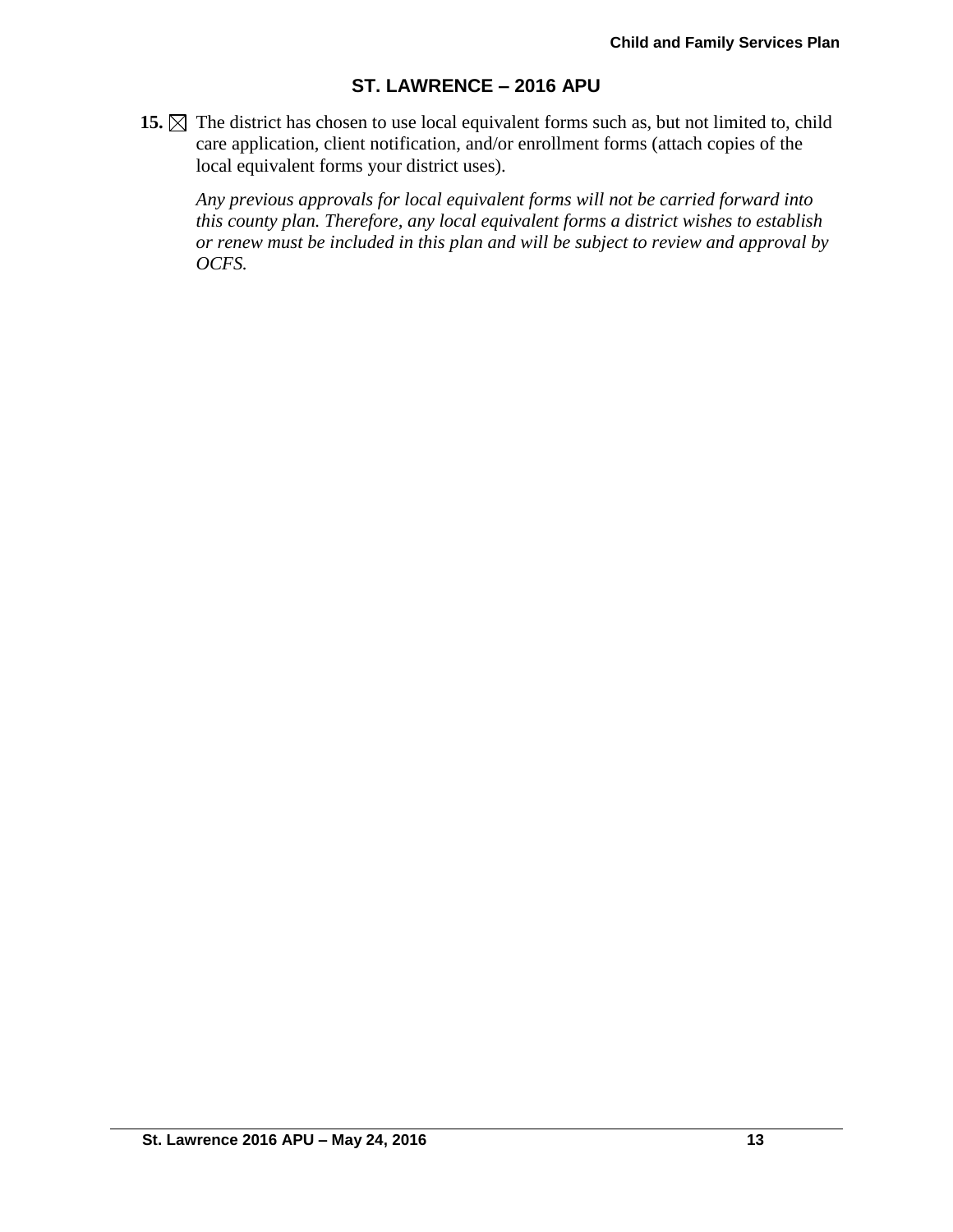### **APPENDIX O**

Funding Set-Asides (Optional)

### **Total NYSCCBG Block Grant Amount, Including Local Funds**

| Category: |                         |  |  |
|-----------|-------------------------|--|--|
| Category: |                         |  |  |
| Category: |                         |  |  |
| Category: |                         |  |  |
| Category: |                         |  |  |
| Category: |                         |  |  |
| Category: |                         |  |  |
|           | <b>Total Set-Asides</b> |  |  |

Describe for each category the rationale behind specific set-aside amounts from the NYSCCBG (e.g., estimated number of children).

Category:

Description:

Category:

Description:

Category:

Description:

Category:

Description:

The following amounts are set aside for specific priorities from the Title XX block grant:

| Category: |  |
|-----------|--|
| Category: |  |
| Category: |  |

Describe for each category the rationale behind specific amounts set aside from of the Title XX block grant (e.g., estimated number of children).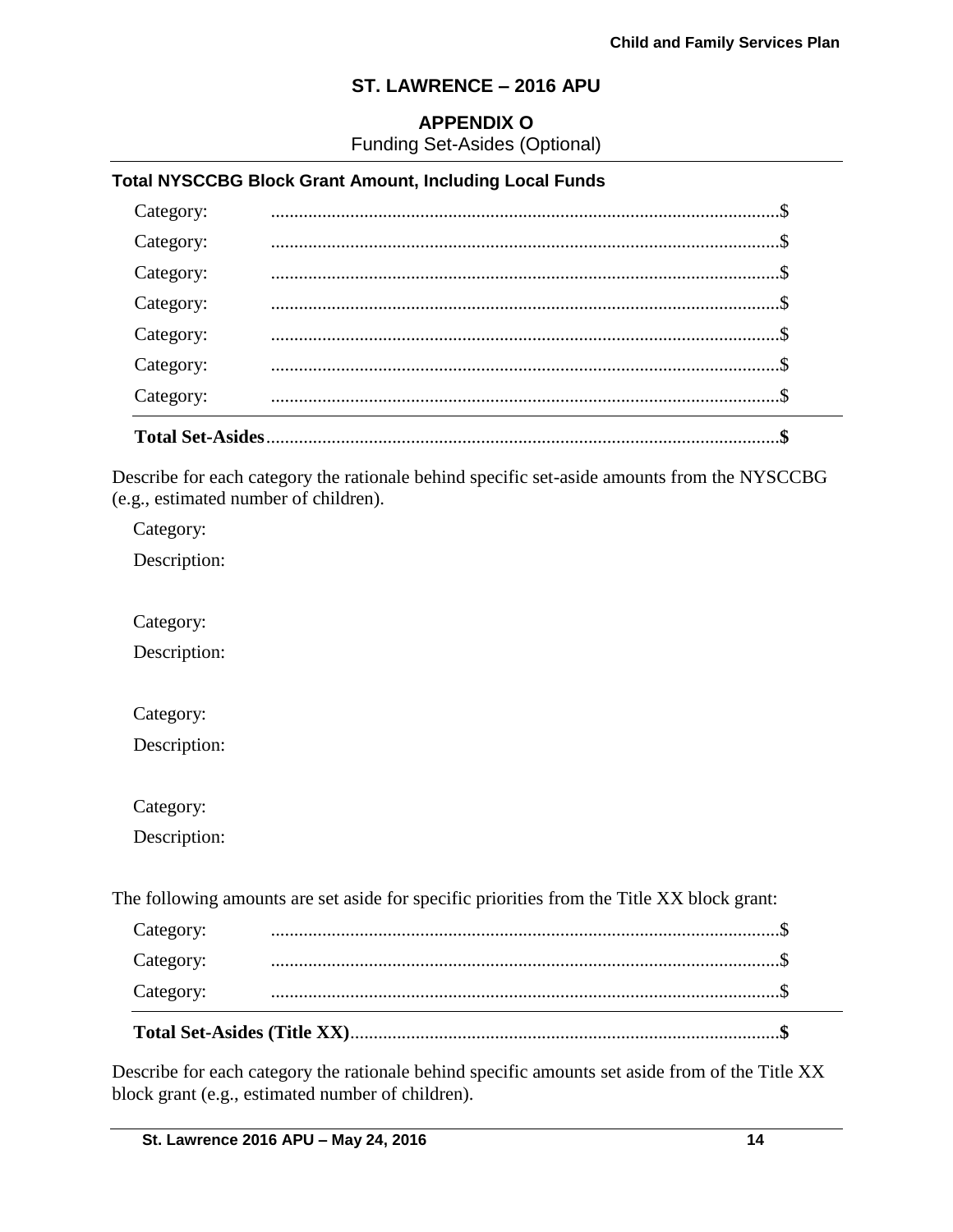Category:

Description:

Category:

Description:

Category:

Description:

Category:

Description: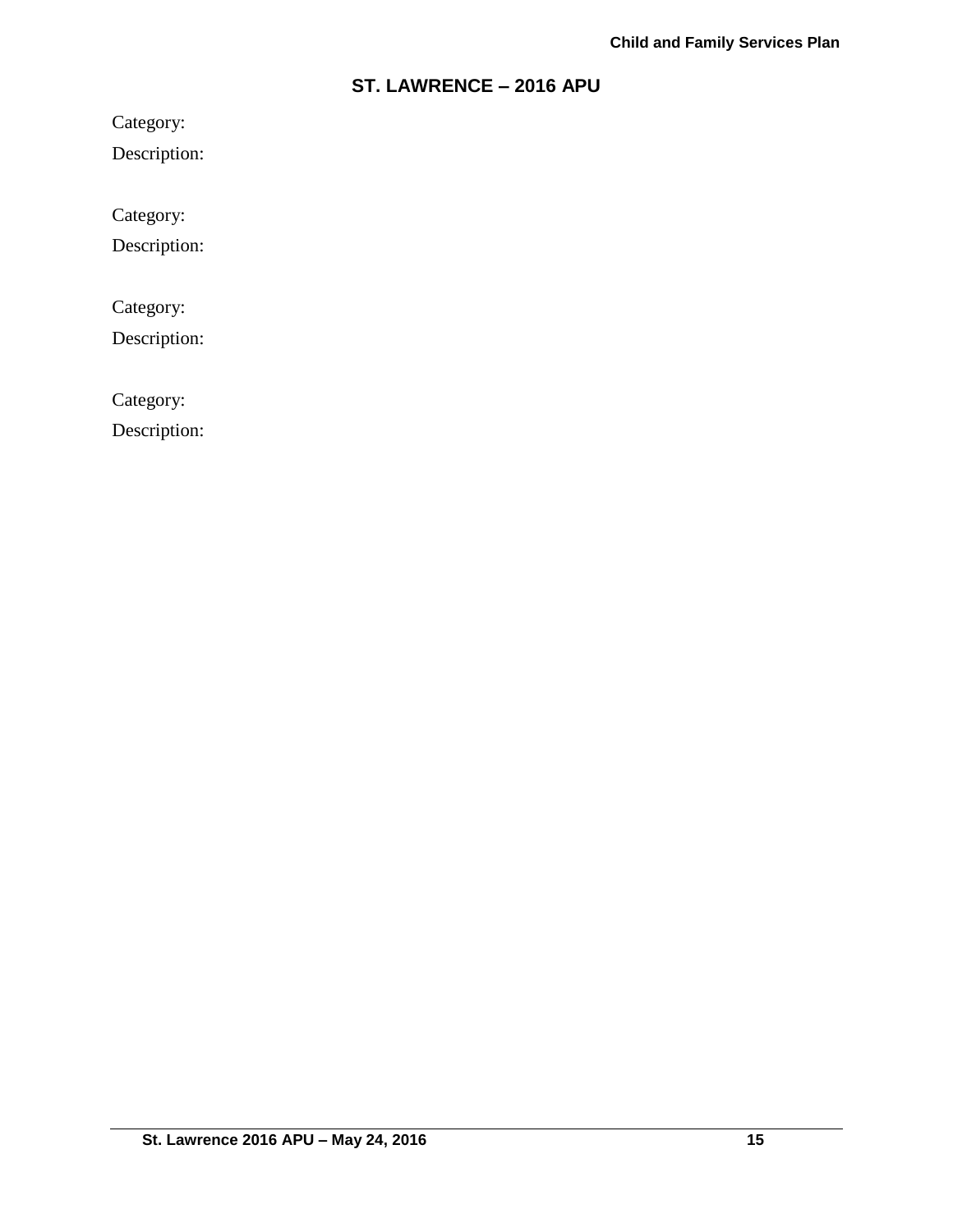# **APPENDIX P** Title XX Child Care (Optional)

| Enter projected total Title XX expenditures for the plan's duration: \$                                                                                                                                                                                                                                                                                                                                                                                                                        |        |                                                                |
|------------------------------------------------------------------------------------------------------------------------------------------------------------------------------------------------------------------------------------------------------------------------------------------------------------------------------------------------------------------------------------------------------------------------------------------------------------------------------------------------|--------|----------------------------------------------------------------|
| Indicate the financial eligibility limits (percentage of State Income Standard) your district will<br>apply based on family size. Maximum reimbursable limits are 275% for a family of one or two,<br>255% for a family of three, and 225% for a family of four or more. Districts that are utilizing<br>Title XX funds only for child protective and/or preventive child care services must not enter<br>financial eligibility limits as these services are offered without regard to income. |        |                                                                |
| Family Size: (2)<br>$\%$<br>(3)<br>$\%$                                                                                                                                                                                                                                                                                                                                                                                                                                                        | (4)    | $\%$                                                           |
| Programmatic Eligibility for Income Eligible Families (Check all that apply.)                                                                                                                                                                                                                                                                                                                                                                                                                  |        |                                                                |
| Title XX:<br>employment                                                                                                                                                                                                                                                                                                                                                                                                                                                                        |        | education/training                                             |
| seeking employment                                                                                                                                                                                                                                                                                                                                                                                                                                                                             | $\Box$ | illness/incapacity                                             |
| homelessness                                                                                                                                                                                                                                                                                                                                                                                                                                                                                   |        | domestic violence                                              |
| emergency situation of short duration                                                                                                                                                                                                                                                                                                                                                                                                                                                          |        |                                                                |
|                                                                                                                                                                                                                                                                                                                                                                                                                                                                                                |        | participating in an approved substance abuse treatment program |
| Does the district apply any limitations to the programmatic eligibility criteria?                                                                                                                                                                                                                                                                                                                                                                                                              |        |                                                                |
| $\Box$ No<br>$\Box$ Yes                                                                                                                                                                                                                                                                                                                                                                                                                                                                        |        |                                                                |
| (See Technical Assistance #1 for information on limiting eligibility.)                                                                                                                                                                                                                                                                                                                                                                                                                         |        |                                                                |
| If yes, describe eligibility criteria:                                                                                                                                                                                                                                                                                                                                                                                                                                                         |        |                                                                |
| Does the district prioritize certain eligible families for Title XX funding?                                                                                                                                                                                                                                                                                                                                                                                                                   |        |                                                                |
| $\neg$ No<br>$\exists$ Yes                                                                                                                                                                                                                                                                                                                                                                                                                                                                     |        |                                                                |
| If yes, describe which families will receive priority:                                                                                                                                                                                                                                                                                                                                                                                                                                         |        |                                                                |
| Does the district use Title XX funds for child care for open child protective services cases?                                                                                                                                                                                                                                                                                                                                                                                                  |        |                                                                |
| $\neg$ No<br>$\exists$ Yes                                                                                                                                                                                                                                                                                                                                                                                                                                                                     |        |                                                                |
| Does the district use Title XX funds for child care for open child preventive services cases?                                                                                                                                                                                                                                                                                                                                                                                                  |        |                                                                |
| Yes<br>N <sub>0</sub>                                                                                                                                                                                                                                                                                                                                                                                                                                                                          |        |                                                                |
|                                                                                                                                                                                                                                                                                                                                                                                                                                                                                                |        |                                                                |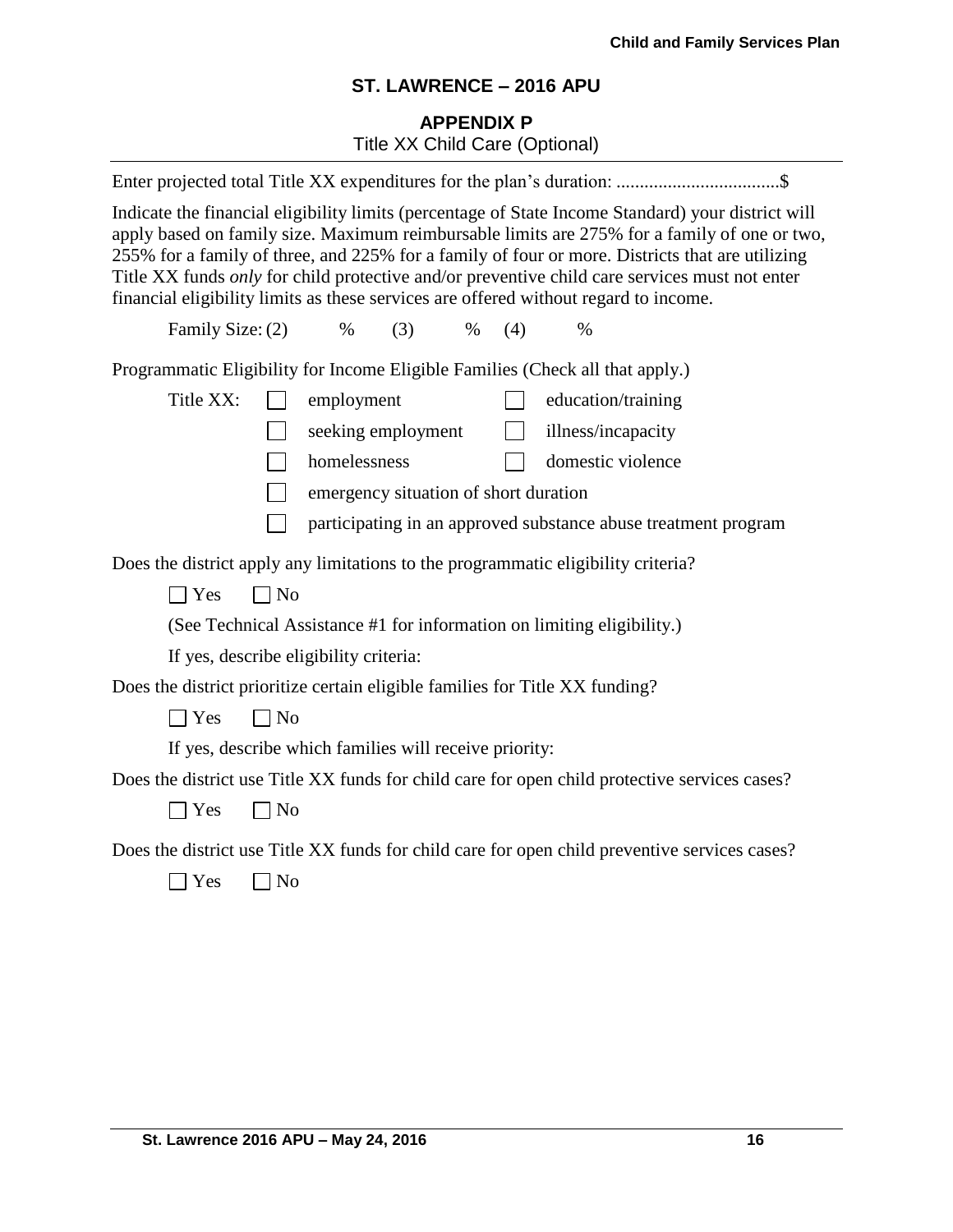#### **APPENDIX Q**

#### Additional Local Standards for Child Care Providers (Optional)

The district may propose local standards in addition to the State standards for legally-exempt providers who will receive child care subsidies. This appendix must be completed for **each** additional standard that the district wishes to implement.

| 1. Check or describe in the space provided below the additional local standards that will be |
|----------------------------------------------------------------------------------------------|
| required of child care providers/programs.                                                   |

| $\Box$ Verification that the provider has given the parent/caretaker complete and accurate |
|--------------------------------------------------------------------------------------------|
| information regarding any report of child abuse or maltreatment in which they are          |
| named as an indicated subject                                                              |

| □ Local criminal background check |  |  |  |  |  |
|-----------------------------------|--|--|--|--|--|
|-----------------------------------|--|--|--|--|--|

 $\Box$  Requirement that providers that care for subsidized children for 30 or more hours a week participate in the Child and Adult Food Care Program (CACFP)

 $\Box$  Site visits by the local district

□ Other (please describe):

**2.** Check below the type of child care program to which the additional standard will apply and indicate the roles of the persons to whom it will apply in cases where the standard is person-specific.

□ Legally-exempt family child care program. Check all that apply.

| $\Box$ Provider | $\Box$ Provider's Employee | $\Box$ Provider's Volunteer |
|-----------------|----------------------------|-----------------------------|
|-----------------|----------------------------|-----------------------------|

Provider's household member age 18 or older

□ Legally-exempt in-home child care program. Check all that apply.

□ Provider Provider's Employee Provider's Volunteer

| $\Box$ Legally-exempt group providers not operating under the auspices of another |
|-----------------------------------------------------------------------------------|
| government agency. Check all that apply.                                          |

Provider Provider's Employee Provider's Volunteer

 $\Box$  Legally-exempt group providers operating under the auspices of another government or tribal agency. Check all that apply.

- $\Box$  Provider's Volunteer
- **3.** Districts are responsible for implementation of the additional local standard unless they have a formal agreement or contract with another organization. Check the organization that will be responsible for the implementation of the additional local standard.

 $\Box$  Local social services staff

Provide the name of the unit and contact person: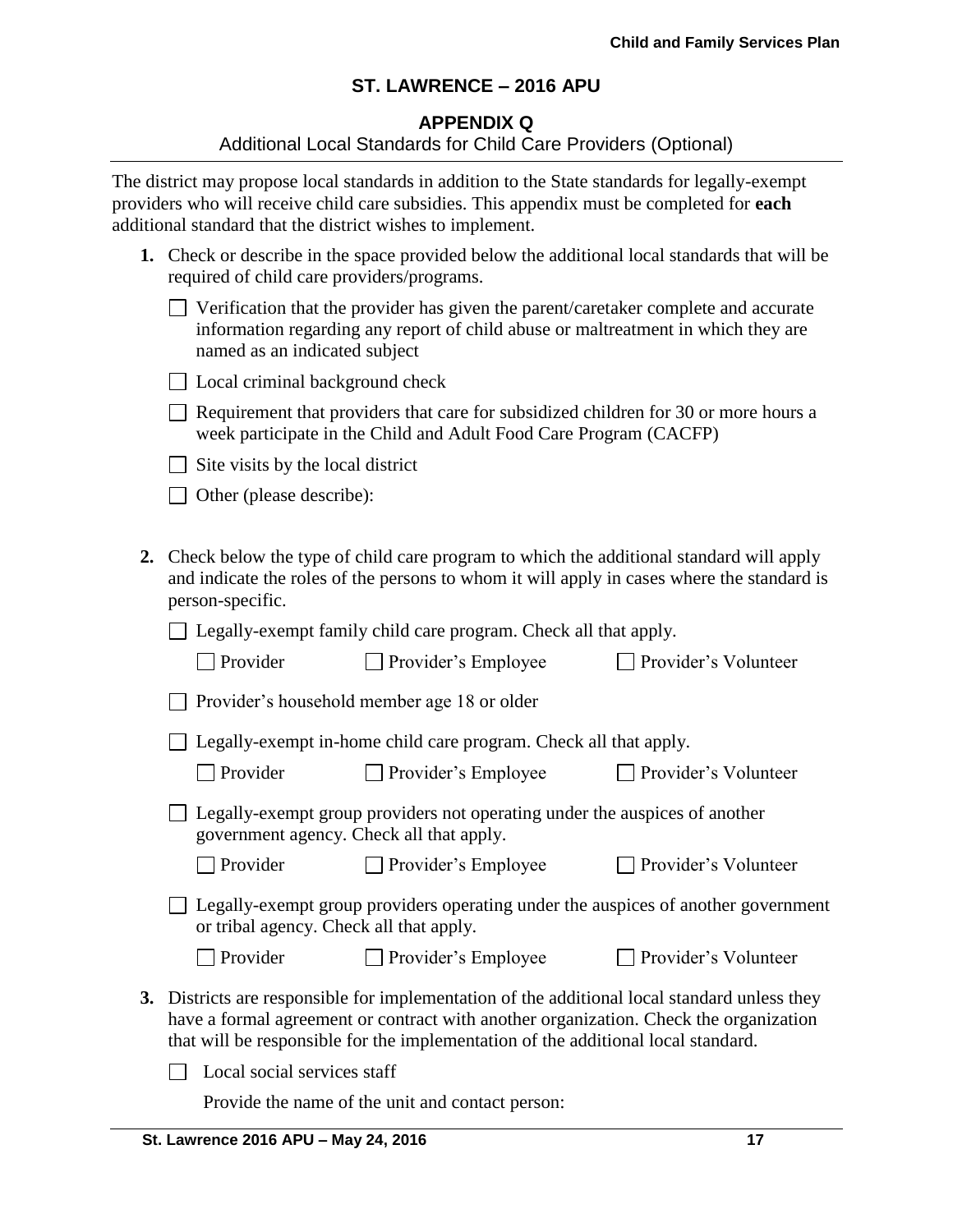| $\Box$ Contracted agency |  |
|--------------------------|--|
|--------------------------|--|

Provide the name of the agency and contact person:

**4.** Are there any costs associated with the additional standard?

 $\Box$  Yes  $\Box$  No

**Note:** Costs associated with the additional standard cannot be passed on to the provider.

- **5.** Describe the steps for evaluating whether the additional local standard has been met.
- **6.** Indicate how frequently reviews of the additional standard will be conducted. Check all that apply.

Legally-Exempt Programs:

| Initial enrollment | $\Box$ During the 12-month enrollment period |
|--------------------|----------------------------------------------|
|                    |                                              |

- Re-enrollment Other
- **7.** In the space below, described the procedures the district will use to notify the Legally-Exempt Caregiver Enrollment Agency (EA) as to whether the legally-exempt provider is in compliance with the additional local standards. Districts must notify the EA within 25 days from the date they received the referral from the EA. (Districts need to describe this procedure only if the additional local standard is applied to legally-exempt child care providers.)
- **8.** Describe the justification for the additional standard in the space below.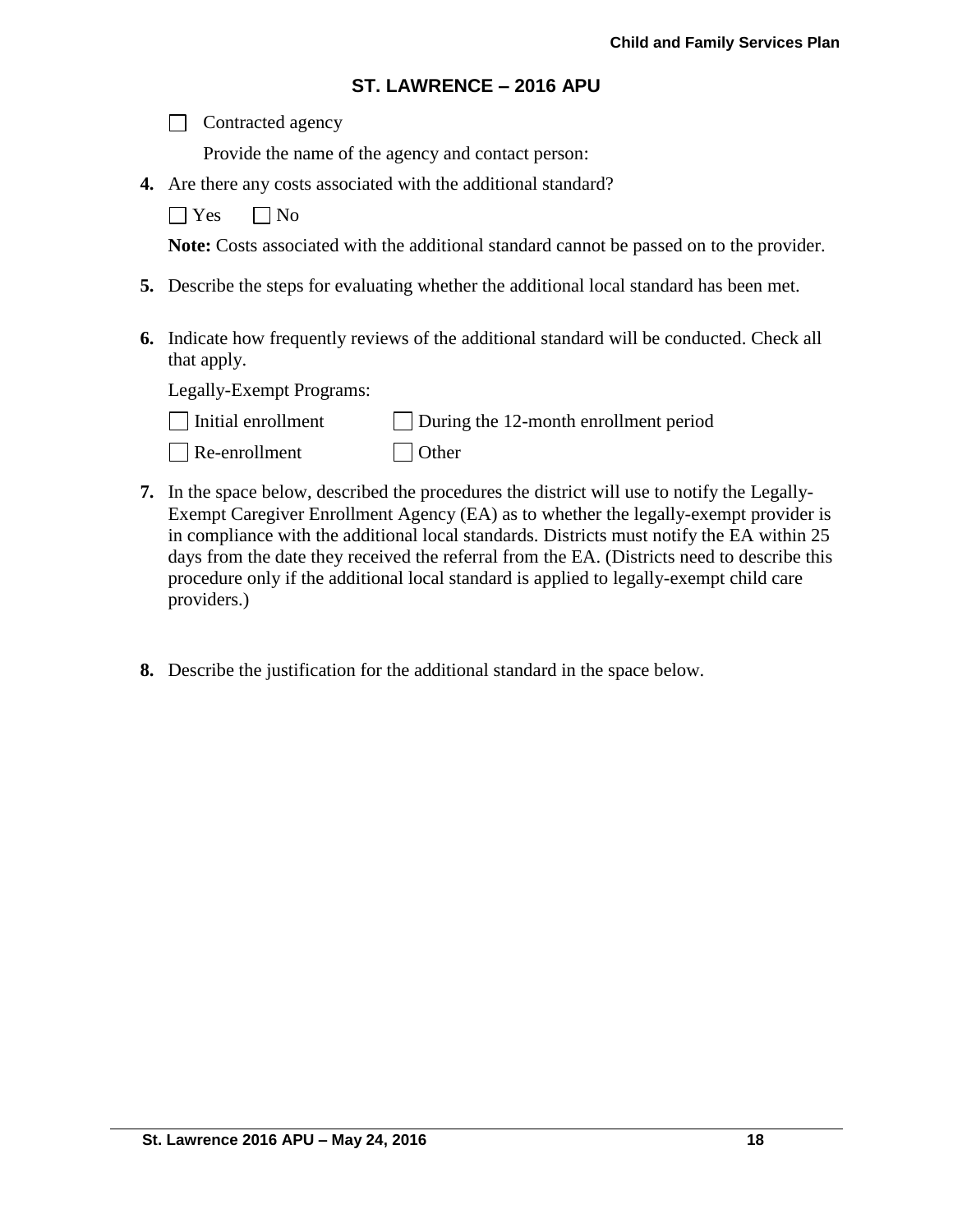### **APPENDIX R**

|                         |                                                | Payment to Child Care Providers for Absences (Optional)                                      |                                                                                                     |
|-------------------------|------------------------------------------------|----------------------------------------------------------------------------------------------|-----------------------------------------------------------------------------------------------------|
|                         |                                                | The following providers are eligible for payment for absences (check all that are eligible): |                                                                                                     |
|                         | $\boxtimes$ Day Care Center                    | $\Box$ Legally-Exempt Group                                                                  |                                                                                                     |
|                         | $\boxtimes$ Group Family Day Care              | School Age Child Care                                                                        |                                                                                                     |
|                         | $\boxtimes$ Family Day Care                    |                                                                                              |                                                                                                     |
| of intent.              |                                                |                                                                                              | Our county will only pay for absences to providers with which the district has a contract or letter |
| Yes                     | $\boxtimes$ No                                 |                                                                                              |                                                                                                     |
| Base period (check one) |                                                | 3 months                                                                                     | $\boxtimes$ 6 months                                                                                |
|                         | Number of absences allowed during base period: |                                                                                              |                                                                                                     |
| <b>Period</b>           | <b>Routine Limits</b><br>(# of days)           | <b>Extenuating</b><br><b>Circumstances</b><br>(# of days)                                    | <b>Total Number of</b><br><b>Absences Allowed</b><br>(# of days)                                    |
| In a month              | 5                                              | $\theta$                                                                                     | 5                                                                                                   |
| Base period             | 5                                              | $\boldsymbol{0}$                                                                             | 5                                                                                                   |

List reasons for absences for which the district will allow payment:

Illness, doctor's appointment, death in the family, court appointments.

List any limitations on the above providers' eligibility for payment for absences:

None

**Note:** Legally-exempt family child care and in-home child care providers are **not** eligible to receive payment for absences.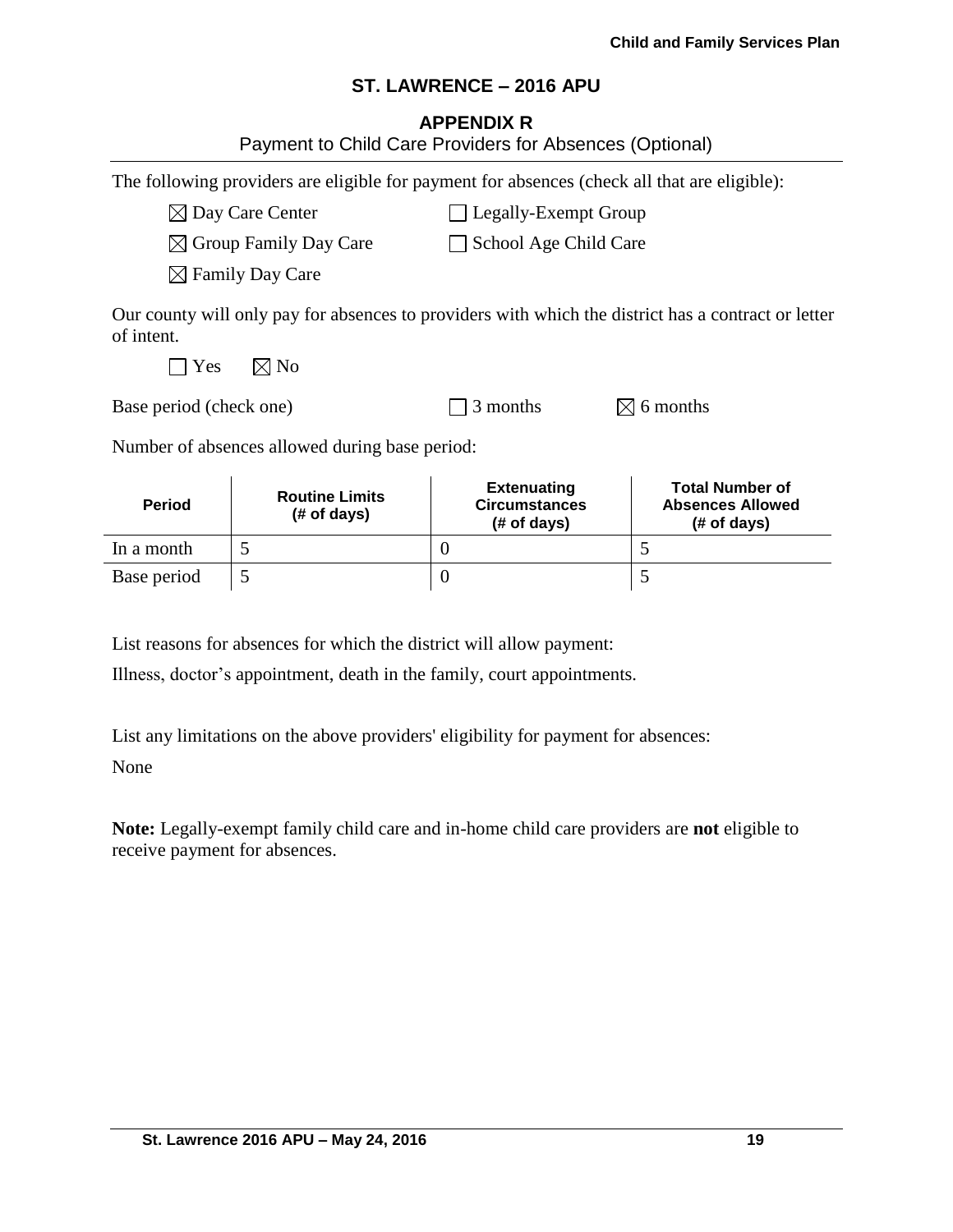# **APPENDIX S**

| Payment to Child Care Providers for Program Closures (Optional) |
|-----------------------------------------------------------------|
|                                                                 |

The following providers are eligible for payment for program closures:

 $\boxtimes$  Day Care Center  $\Box$  Legally-Exempt Group

 $\boxtimes$  Group Family Day Care  $\Box$  School Age Child Care

 $\boxtimes$  Family Day Care

The county will only pay for program closures to providers with which the district has a contract or letter of intent.

 $\bigcap$  Yes  $\bigotimes$  No

Enter the number of days allowed for program closures (maximum allowable time for program closures is five days).

5

List the allowable program closures for which the county will provide payment.

Closures allowed for inclement weather and the following holiday - New Year's Day, Memorial Day, Independence Day, Labor Day, Thanksgiving, Christmas.

**Note:** Legally-exempt family child care and in-home child care providers are **not** allowed to be reimbursed for program closures.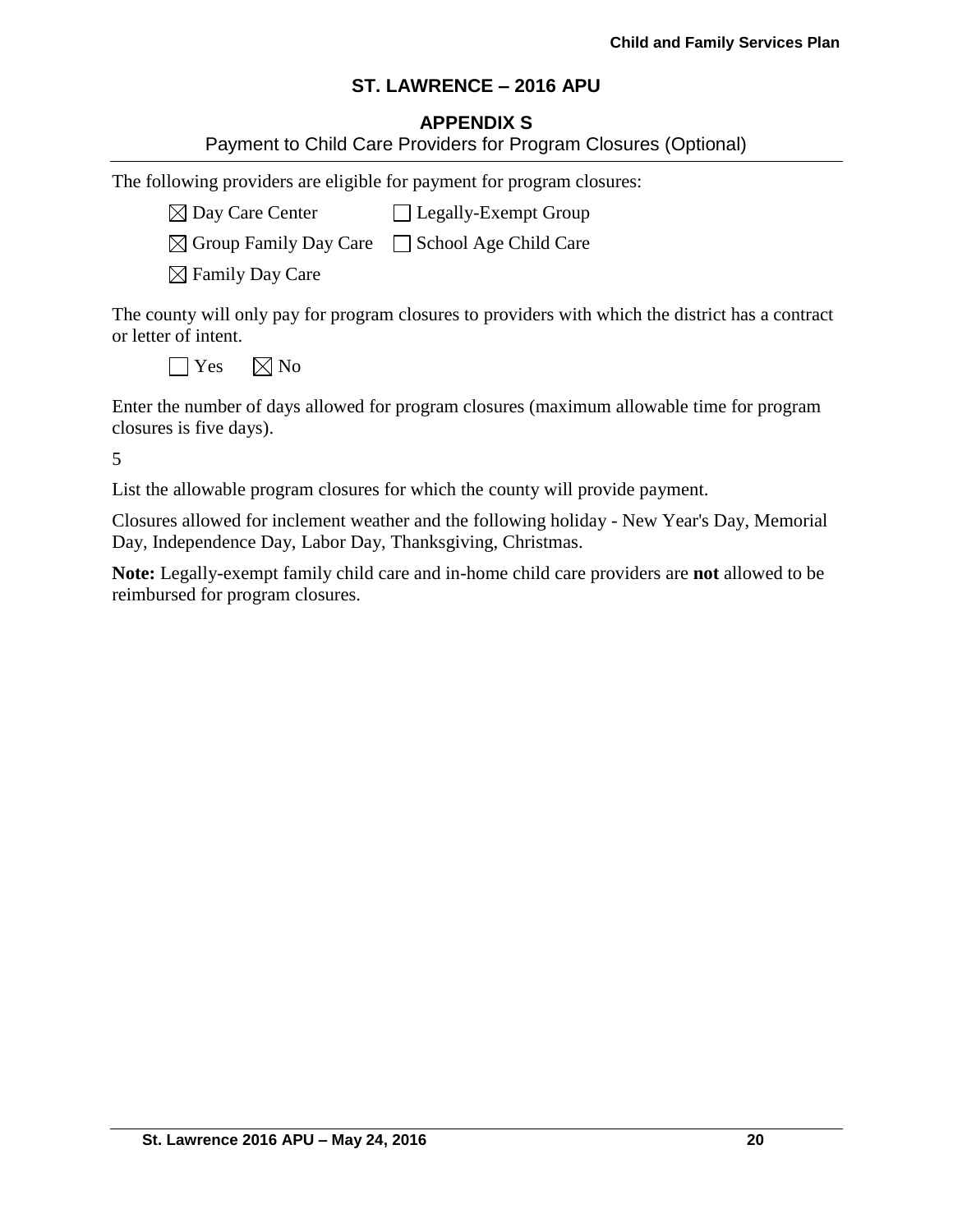## **APPENDIX T**

Transportation, Differential Payment Rates, Enhanced Market Rate for Legally-Exempt and In-Home Providers, and Sleep (Optional)

#### **Transportation**

Describe any circumstances and limitations your county will use to reimburse for transportation. Include what type of transportation will be reimbursed (public vs. private) and how much your county will pay (per mile or trip). Note that if the county is paying for transportation, the Program Matrix in WMS should reflect this choice.

There is no reimbursement for transportation.

### **Differential Payment Rates**

Indicate the percentage above the market rate your county has chosen.

- Accredited programs may receive a differential payment up to % above market rate.
- Care during non-traditional hours may be paid up to % above market rate.
- Limitations to the above differentials:

Payments may not exceed 15% above market rate. However, if your district wishes to establish a payment rate that is more than 15% above the applicable market rate, describe below why the 15% maximum is insufficient to provide access within the district to accredited programs and/or care provided during non-traditional hours.

## **Enhanced Market Rate for Legally-Exempt Family and In-Home Child Care Providers**

Indicate if the district is electing to establish a payment rate that is in excess of the enhanced market rate for legally-exempt family and in-home child care providers who have annually completed 10 or more hours of training and the training has been verified by the legally-exempt caregiver enrollment agency.

- $\boxtimes$  No.
- $\Box$  Yes. Our market rate will not exceed 75% of the child care market rate established for registered family day care.

#### **Sleep**

The following describes the standards that will be used in evaluating whether or not to pay for child care services while a parent or caretaker that works a second or third shift sleeps, as wells as any limitations pertaining to payment:

Must be verified on the work history form that they worked at least 6 hours, to be evaluated based on the household composition, age of child(ren) and schedule of parent(s).

Indicate the number of hours allowed by your district (maximum number of hours allowed is eight).

8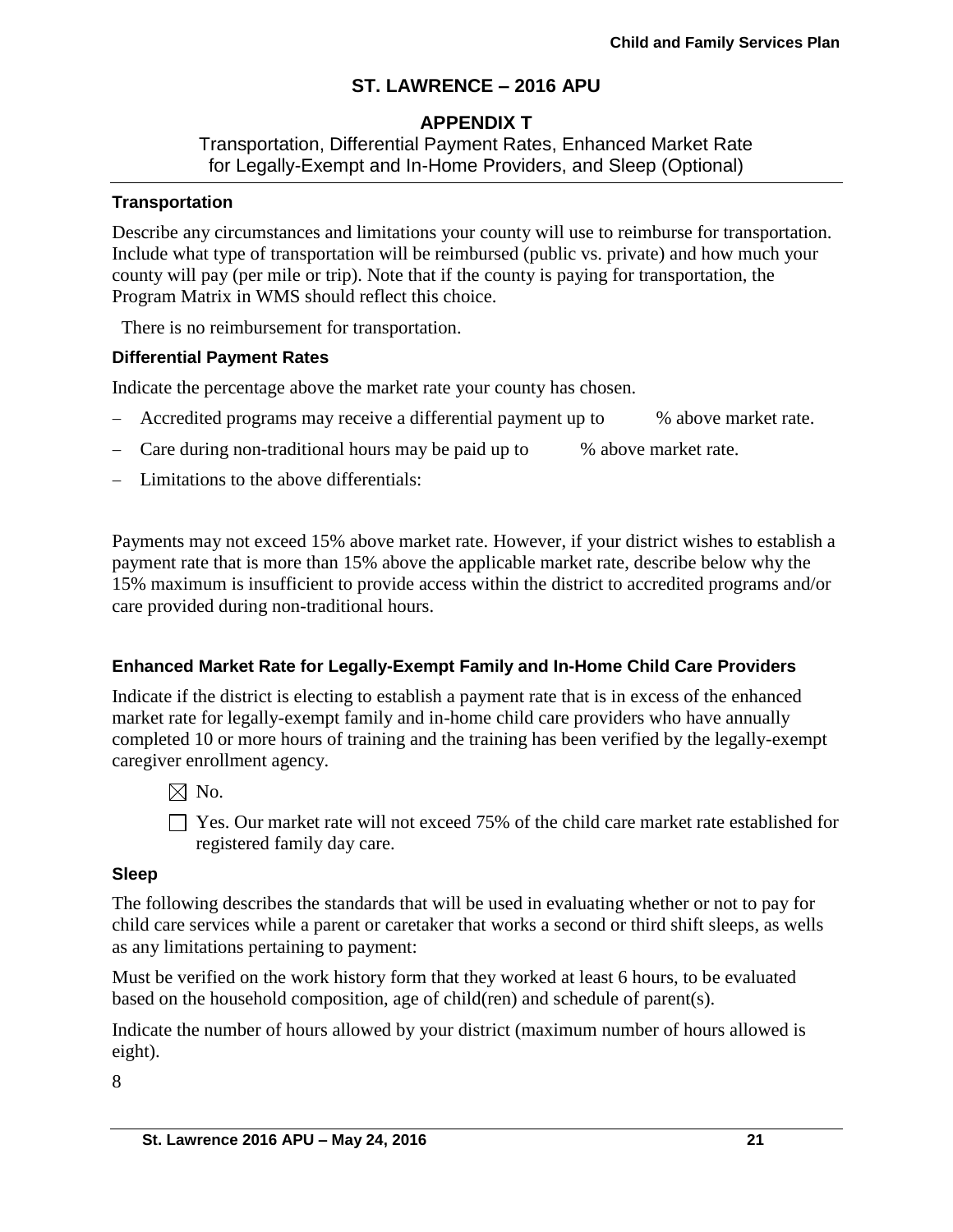## **APPENDIX U**

Child Care Exceeding 24 Hours, Child Care Services Unit, Waivers, and Breaks in Activities (Optional)

#### **Child Care Exceeding 24 Hours**

Child Care services may exceed 24 consecutive hours when such services are provided on a short-term emergency basis or in other situations where the caretaker's approved activity necessitates care for 24 hours on a limited basis. Check below under what circumstances the county will pay for child care exceeding 24 hours.

 $\boxtimes$  On a short-term or emergency basis

 $\Box$  The caretaker's approved activity necessitates care for 24 hours on a limited basis

Describe any limitations for payment of child care services that exceed 24 consecutive hours.

Must provide documentation of why absent parent cannot provide care or why it would not be in the best interest of child care by the absent parent; emergency must be verified and approved by case manager/supervisor.

#### **Child Care Services Unit (CCSU)**

Indicate below if your county will include 18-, 19-, or 20-year-olds in the CCSU, which is used in determining family size and countable family income.

The district will include the following in the CCSU (check all that apply).

 $\boxtimes$  20-year-olds

**OR**

The district will only include the following in the CCSU when it will benefit the family (check all that apply)

18-year-olds 19-year-olds 20-year-olds

Describe the criteria your district will use to determine whether or not 18-, 19-, or 20-year olds are included in the CCSU.

#### **Waivers**

Districts have the authority to request a waiver of any regulatory provision that is non-statutory. Describe and justify why your county is requesting a waiver.

#### **Breaks in Activities**

Districts may pay for child care services for low income families during breaks in activities either for a period not to exceed two weeks or for a period not to exceed four weeks when child care arrangements would otherwise be lost and the subsequent activity is expected to begin within that period. Indicate below if your county will make such payments (check one).

 $\boxtimes$  Two weeks  $\Box$  Four weeks